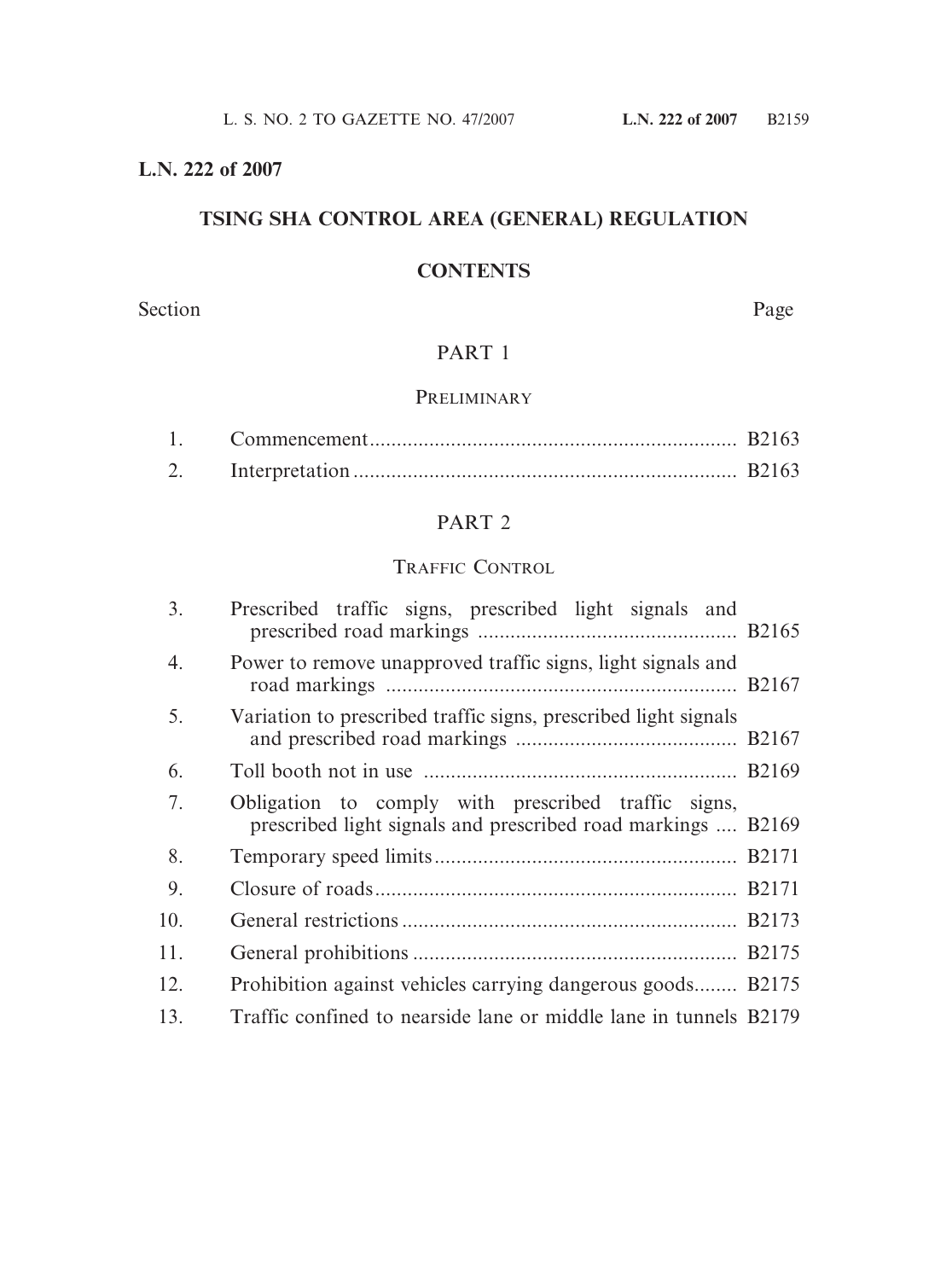# PART 3

### ROAD WORKS

| 15. Persons and vehicles in connection with expressway works B2183 |  |
|--------------------------------------------------------------------|--|
|                                                                    |  |

# PART 4

# TOLL COLLECTION

| 19. Prohibition against interference with or falsification of |  |
|---------------------------------------------------------------|--|
|                                                               |  |

# PART 5

# PERMITS, APPROVALS AND EXEMPTIONS

| 21. |                                                    |  |
|-----|----------------------------------------------------|--|
| 22. |                                                    |  |
| 23. |                                                    |  |
| 24. | Exemptions from certain provisions of Road Traffic |  |

# PART 6

# MISCELLANEOUS OFFENCES

| 25. |                                                                 |  |
|-----|-----------------------------------------------------------------|--|
| 26. |                                                                 |  |
|     |                                                                 |  |
|     | Schedule Prescribed traffic signs, prescribed light signals and |  |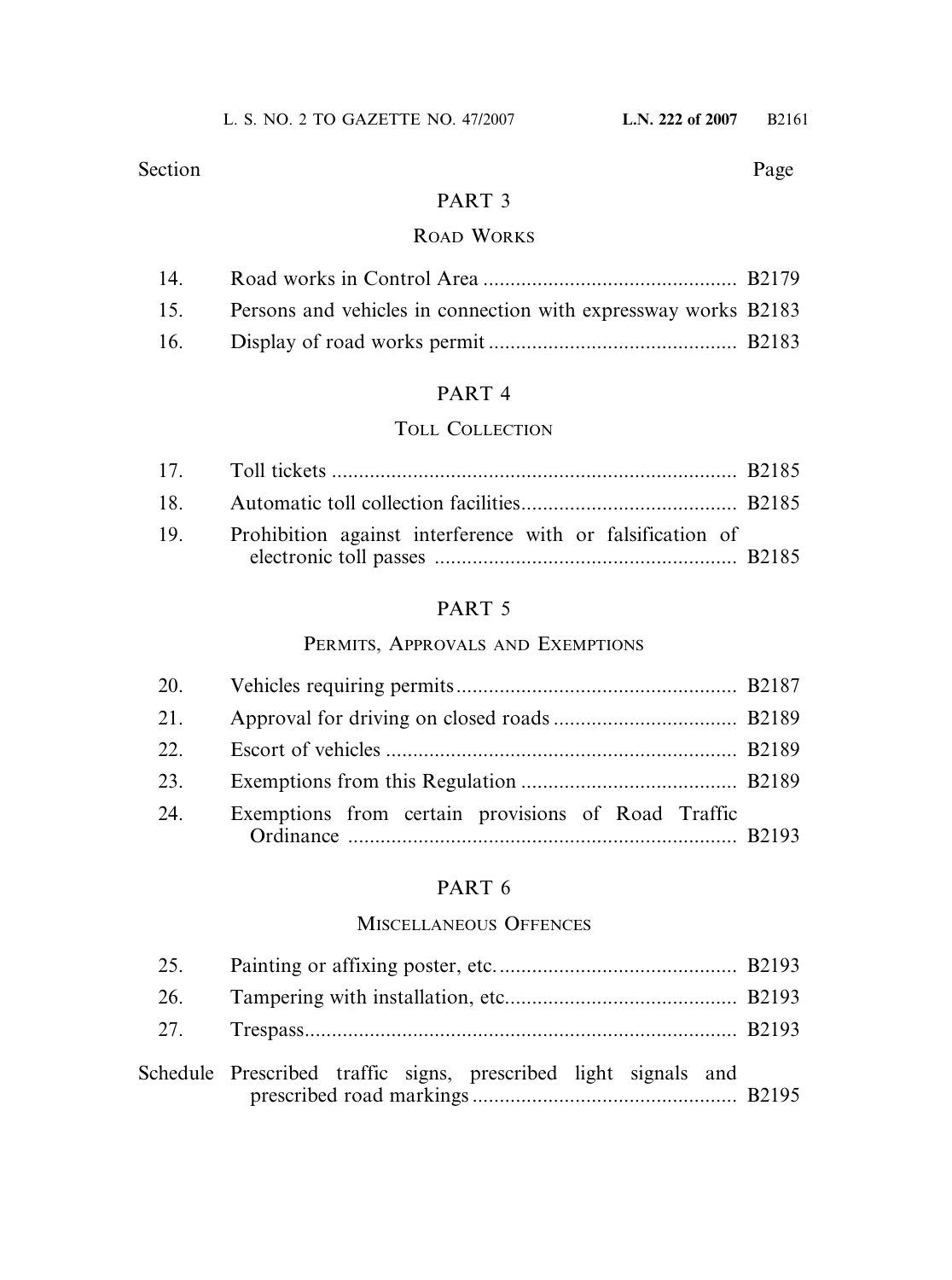#### **TSING SHA CONTROL AREA (GENERAL) REGULATION**

(Made by the Secretary for Transport and Housing under section 26(2) of the Tsing Sha Control Area Ordinance (16 of 2007))

#### PART 1

#### PRELIMINARY

#### **1. Commencement**

This Regulation shall come into operation on a day to be appointed by the Secretary for Transport and Housing by notice published in the Gazette.

#### **2. Interpretation**

(1) In this Regulation, unless the context otherwise requires—

- "agent" (代理人), in relation to the collection of tolls, means an agent appointed by the Commissioner or an operator to carry out any work relating to automatic toll collection in the Control Area;
- "autotoll booth" (自動收費亭) means a toll booth designated as an autotoll booth under section 18(2);
- "bus" ( $E \pm$ ) has the meaning assigned to it by section 2 of the Road Traffic Ordinance (Cap. 374);
- "electronic toll pass" (電子繳費通行裝置) means a pass issued under section 18(3);
- "heavy goods vehicle" (重型貨車) has the meaning assigned to it by section 2 of the Road Traffic Ordinance (Cap. 374);
- "medium goods vehicle" (中型貨車) has the meaning assigned to it by section 2 of the Road Traffic Ordinance (Cap. 374);
- "middle lane" (中綫) means a traffic lane between the nearside lane and the right most traffic lane (in relation to the direction of traffic) in any road in the Control Area;
- "nearside lane" (左㵟) means the left most traffic lane (in relation to the direction of traffic) in any road in the Control Area;
- "prescribed light signal" (訂明交通燈) means a light signal of the size, design, colour and type prescribed in the Schedule;
- "prescribed road marking" (訂明道路標記) means a road marking of the size, design, colour and type prescribed in the Schedule;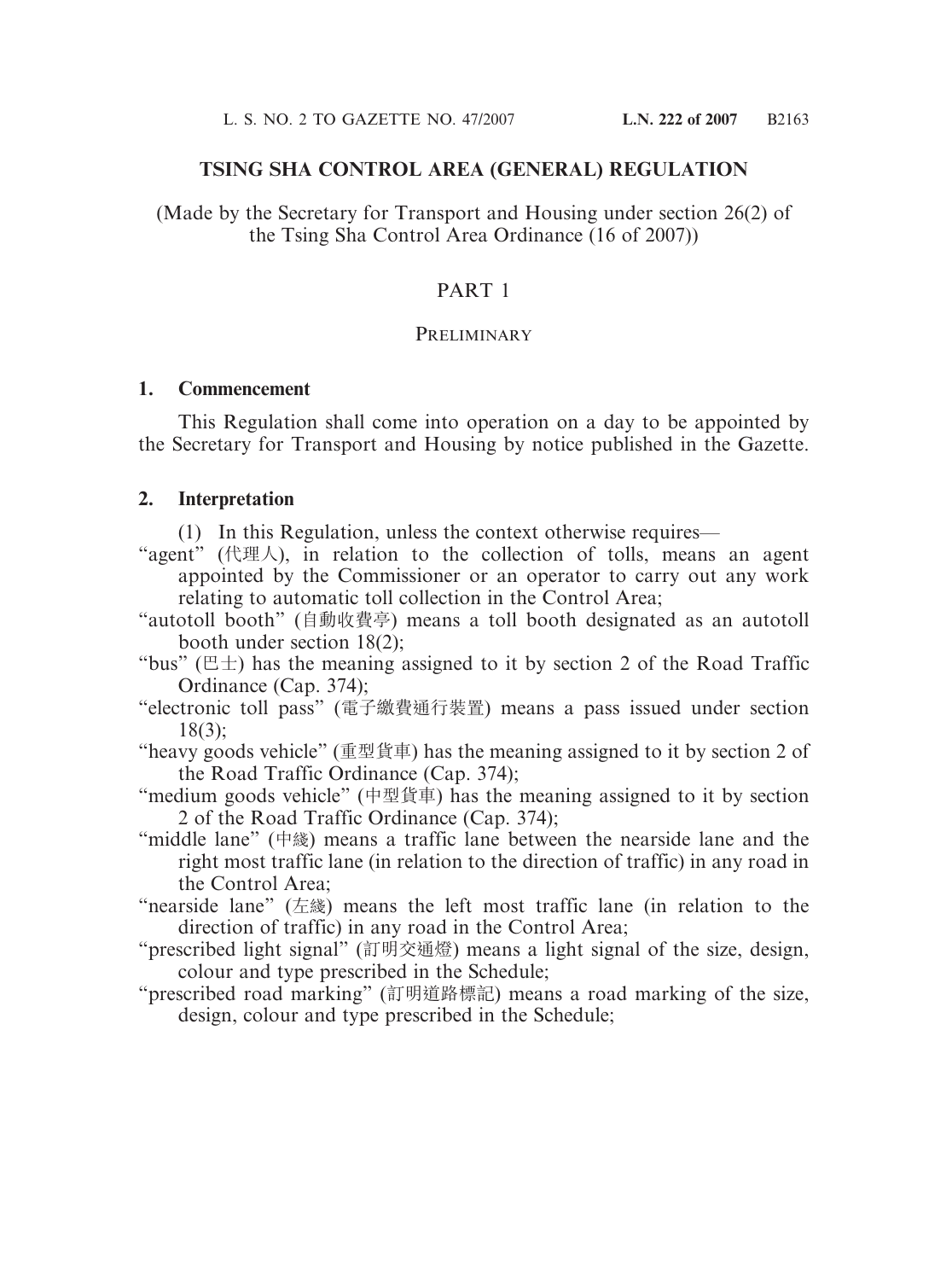"prescribed traffic sign" (訂明交通標誌) means a traffic sign of the size, design, colour and type prescribed in the Schedule;

"toll ticket" (使用費代用券) means a ticket approved by the Commissioner for use by the public for the payment of a toll;

"traffic lane" (行車綫) has the meaning assigned to it by regulation  $2(1)$  of the Road Traffic (Traffic Control) Regulations (Cap. 374 sub. leg. G);

"utility" (公用事業設施) means any electric power cable, telephone cable or other cable used in communication, any telecommunications apparatus, any pipe used for the supply of water, gas or oil, or for drainage or sewage, together with any duct for such cable or pipe and any apparatus or works ancillary to such cable, apparatus, pipe or duct.

(2) In this Regulation, a reference to the requirement indicated by a prescribed traffic sign, prescribed light signal or prescribed road marking or by a traffic sign, light signal or road marking prescribed under the Road Traffic Ordinance (Cap. 374) shall be construed as a reference to the requirement, restriction, prohibition or direction indicated by the sign, signal or marking.

# PART 2

### TRAFFIC CONTROL

### **3. Prescribed traffic signs, prescribed light signals and prescribed road markings**

- (1) The Commissioner may—
	- (*a*) erect or display any prescribed traffic sign or prescribed light signal; or
	- (*b*) place any prescribed road marking,

at any place in the Control Area.

(2) The warning, information, requirement, restriction, prohibition or direction indicated by a prescribed traffic sign, prescribed light signal or prescribed road marking is as described by—

- (*a*) the contents of the sign, signal or marking; and
- (*b*) the note, if any, relating to the sign, signal or marking in the Schedule.

(3) The Commissioner may remove any prescribed traffic sign, prescribed light signal or prescribed road marking erected, displayed or placed under subsection (1).

(4) The Commissioner or the Commissioner of Police may temporarily vary or suspend the operation of a prescribed traffic sign, prescribed light signal or prescribed road marking by—

(*a*) covering it; or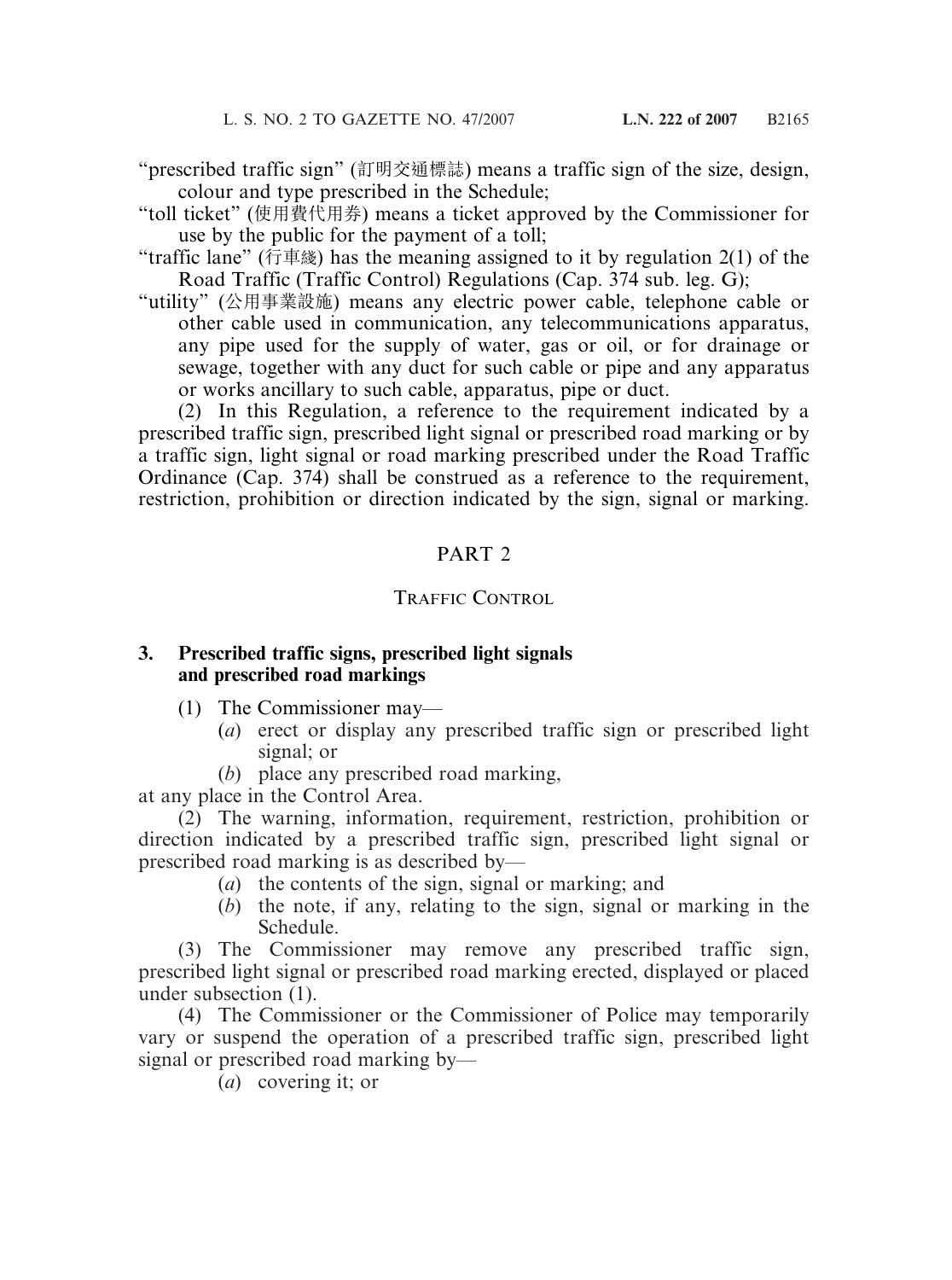(*b*) erecting, displaying or placing, in its place, such traffic sign, light signal or road marking as he considers appropriate.

(5) An operator may, for the purposes of discharging his duties under a management agreement, exercise any power under subsection (1), (3) or (4) in respect of any prescribed traffic sign, prescribed light signal or prescribed road marking specified by the Commissioner for the time being.

### **4. Power to remove unapproved traffic signs, light signals and road markings**

(1) If a person erects, displays or places a traffic sign, light signal or road marking in the Control Area without the prior written approval of the Commissioner, the Commissioner may—

- (*a*) order the person to remove it; and
- (*b*) if that person does not comply with the order or could not be found, remove or direct an operator to remove it.

(2) A traffic sign, light signal or road marking removed under subsection  $(1)(b)$  may be sold or otherwise disposed of as the Commissioner thinks fit.

### **5. Variation to prescribed traffic signs, prescribed light signals and prescribed road markings**

(1) The Commissioner may vary any figure or numeral or the direction of an arrow on or in relation to any prescribed traffic sign, prescribed light signal or prescribed road marking to adapt the sign, signal or marking to the particular circumstances of the Control Area.

(2) An operator may, for the purposes of discharging his duties under a management agreement, exercise the power under subsection (1) in respect of any prescribed traffic sign, prescribed light signal or prescribed road marking specified by the Commissioner for the time being.

- $(3)$  If—
	- (*a*) a traffic sign, light signal or road marking purporting to be a prescribed traffic sign, prescribed light signal or prescribed road marking erected, displayed or placed under section 3 varies or differs slightly in size, design, colour or type from the relevant prescribed traffic sign, prescribed light signal or prescribed road marking;
	- (*b*) the variation or difference does not materially impair its appearance and the warning, information, requirement, restriction, prohibition or direction indicated by it; and
	- (*c*) it is visible at a reasonable distance,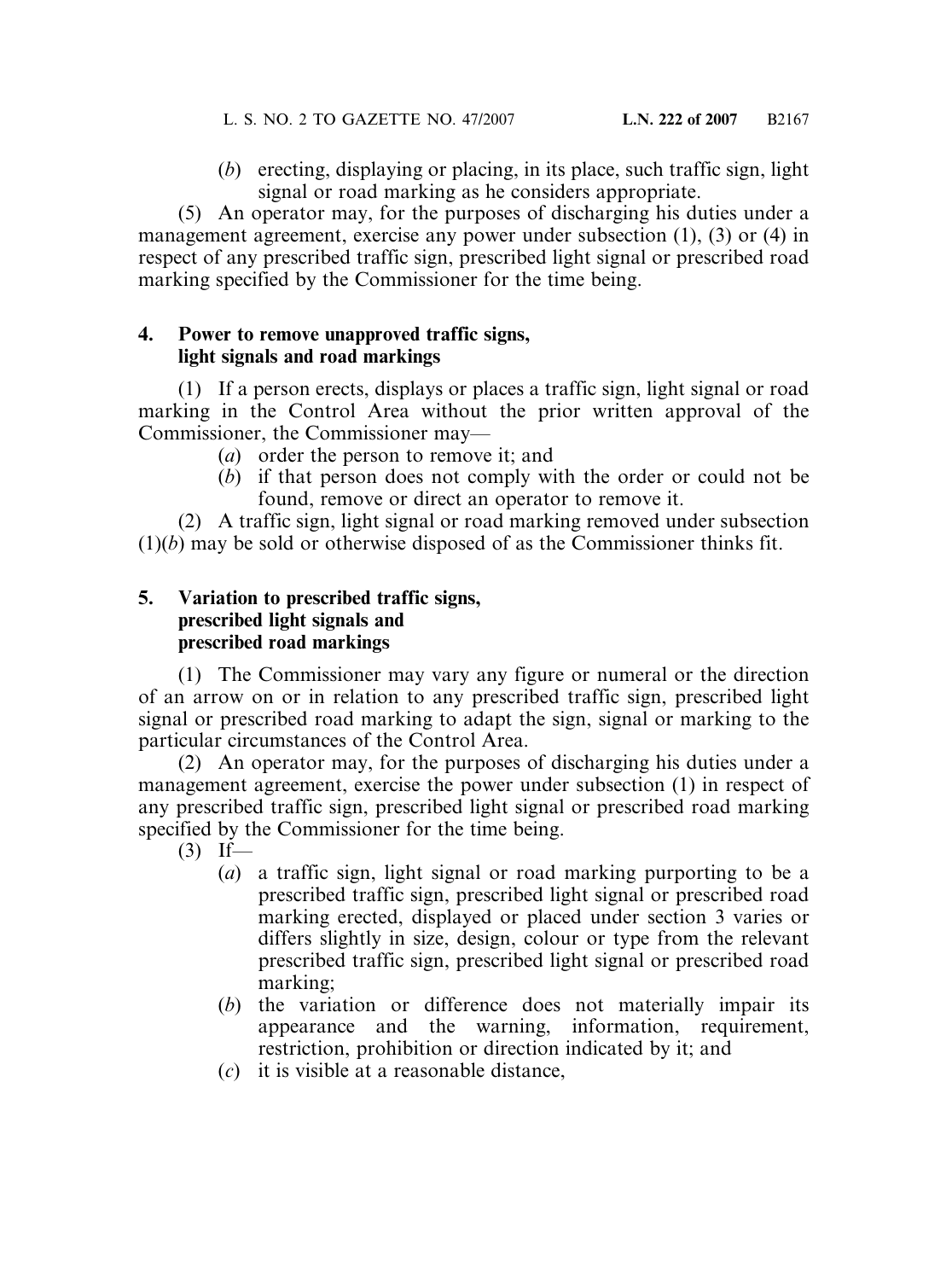the variation or difference does not prevent the sign, signal or marking from being treated as a prescribed traffic sign, prescribed light signal or prescribed road marking.

# **6. Toll booth not in use**

The Commissioner or an operator may close a traffic lane in the Control Area that leads to a toll booth in such manner as the Commissioner considers appropriate for the purpose of indicating that the traffic lane is closed and the toll booth is not in use.

## **7. Obligation to comply with prescribed traffic signs, prescribed light signals and prescribed road markings**

(1) Subject to subsection (4) or the direction of a police officer or an authorized officer, a person in the Control Area shall comply with the requirement indicated by a prescribed traffic sign, prescribed light signal or prescribed road marking erected, displayed or placed in the Control Area.

(2) A person who contravenes subsection (1) commits an offence and is liable on conviction to a fine at level 2 and to imprisonment for 6 months.

(3) For the purposes of subsection (2), if the requirement indicated by a prescribed traffic sign, prescribed light signal or prescribed road marking is not complied with in relation to a vehicle, the driver of the vehicle contravenes subsection  $(1)$ .

(4) The requirements indicated by the prescribed traffic signs shown as Figure No. 6 and Figure No. 7 in the Schedule do not apply to the carriage in the Control Area—

- (*a*) of fuel being carried in the fuel tank of a vehicle for the purpose of the propulsion of the vehicle;
- (*b*) in the case of a vehicle carrying in its fuel tank petroleum spirit for the purpose of its propulsion, by the vehicle of not more than 20 L of petroleum spirit in a securely closed container carried on the vehicle for such purpose; or
- (*c*) of petroleum spirit or diesel fuel—
	- (i) for the purpose of replenishing refueling facilities for vehicles employed on duty in the Control Area; or
	- (ii) for use in the management, operation or maintenance of the Control Area.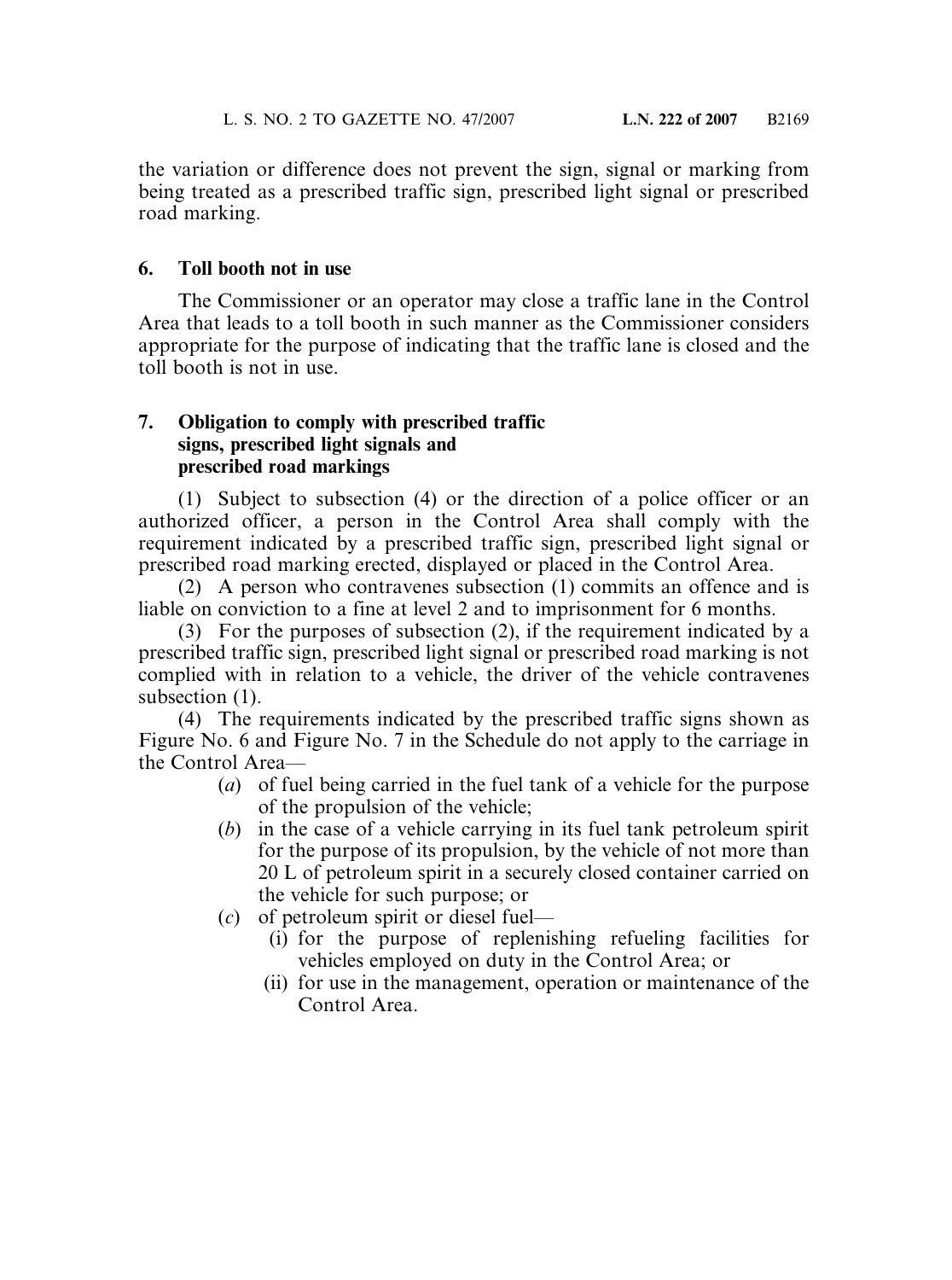### **8. Temporary speed limits**

(1) If the Commissioner or an operator considers that there is or is likely to be—

(*a*) a risk of danger to the public; or

(*b*) a risk of damage to or on any road or structure,

he may, at any time and without notice, impose a temporary speed limit for any road in the Control Area by erecting or displaying on that road a temporary traffic sign or light signal of such size, design, colour and type as the Commissioner considers appropriate.

(2) If a temporary speed limit imposed under subsection (1) permits a vehicle to travel on a road in the Control Area in excess of 70 km an hour, the maximum speed at which a vehicle described in section 40(5) of the Road Traffic Ordinance (Cap. 374) may travel on such road shall be 70 km an hour during the period in which the temporary speed limit is in effect.

(3) If a temporary speed limit is imposed under subsection (1) for a road in the Control Area, section 41 of the Road Traffic Ordinance (Cap. 374) applies to the driving of a vehicle on that road as if—

- (*a*) the speed in subsection  $(1)(a)$  of that section were substituted by the temporary speed limit; and
- (*b*) the speed in subsection  $(1)(b)$  of that section were substituted by 70 km an hour as provided for in subsection (2).

# **9. Closure of roads**

(1) The Commissioner, the Director or the Commissioner of Police may direct an operator to close a road or any part of a road in the Control Area  $to$ —

(*a*) all vehicles or any description of vehicles; or

(*b*) the public,

whenever the closure appears to be reasonably necessary.

(2) The Commissioner, the Director or the Commissioner of Police may direct an operator to re-open a road or any part of a road closed under subsection  $(1)$ .

(3) An operator shall comply with a direction given under subsection (1) or (2).

(4) An operator shall not re-open a road or any part of a road closed under a direction given under subsection (1) without—

- (*a*) the prior approval of; or
- (*b*) a direction given under subsection (2) by,

the Commissioner, the Director or the Commissioner of Police.

(5) Except as provided for in subsection (6), an operator shall not close a road or any part of a road in the Control Area without—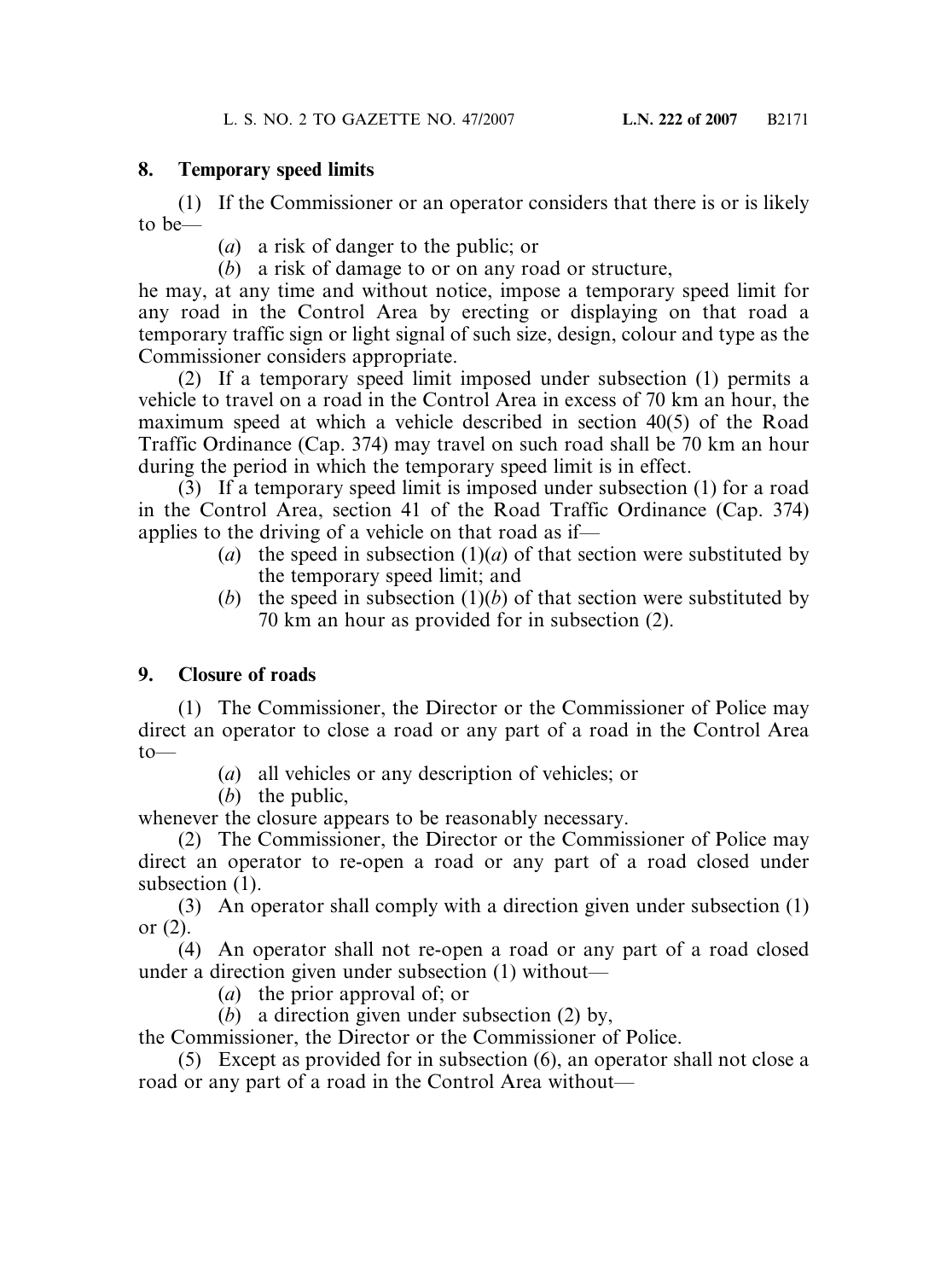- (*a*) the prior approval of; or
- (*b*) a direction given under subsection (1) by,

the Commissioner, the Director or the Commissioner of Police.

(6) An operator may at any time close a road or any part of a road in the Control Area for a period not exceeding 3 days to all vehicles or any description of vehicles or the public—

- (*a*) for any of the following reasons—
	- (i) the occurrence of an emergency or accident (including fire, traffic accident, mechanical failure of a vehicle or equipment failure);
	- (ii) the safety of persons and vehicles in the Control Area;
	- (iii) the need for any emergency works to be carried out; or
- (*b*) if he considers that there is or is likely to be danger due to inclement weather.

(7) If an operator closes a road or any part of a road under subsection (6), he shall notify the Commissioner, the Director and the Commissioner of Police as soon as practicable after the closure.

(8) If a road or any part of a road is closed under this section, the Commissioner, the Director or the Commissioner of Police may exempt any vehicle or any description of vehicles, as he thinks fit, from the application of such closure.

### **10. General restrictions**

(1) Subject to the requirement indicated by a prescribed traffic sign, prescribed light signal or prescribed road marking, the requirement indicated by a traffic sign, light signal or road marking prescribed under the Road Traffic Ordinance (Cap. 374) or the direction of a police officer or an authorized officer, a person shall not—

- (*a*) in a tunnel—
	- (i) drive a vehicle at a speed of less than 25 km an hour except—
		- (A) when prevented by another vehicle from moving at a higher speed; or
		- (B) in circumstances in which a speed of or above 25 km an hour is impracticable;
	- (ii) drive a vehicle with its headlights illuminated at full beam; or
	- (iii) make any U turn with or reverse a vehicle;
- (*b*) in the Control Area—
	- (i) stop a vehicle or permit it to be stationary except when compelled to do so by reason of an emergency, accident or mechanical failure or the presence of other stationary vehicles;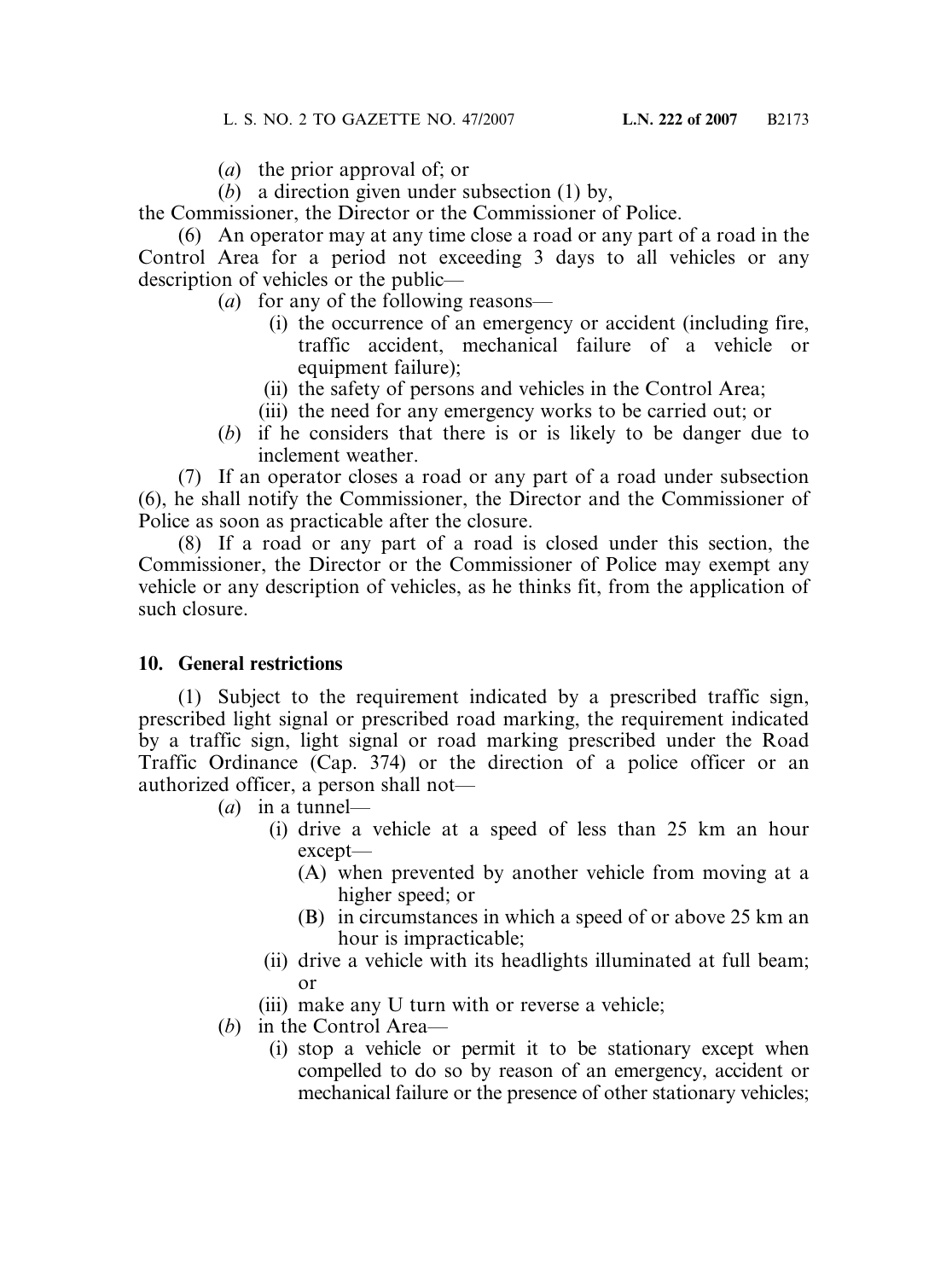- (ii) alight from a vehicle except in the event of an emergency or to summon assistance;
- (iii) change a tyre or wheel on, or refuel or repair, a vehicle;
- (iv) propel a vehicle by pushing that vehicle, whether manually or by any other means; or
- (v) drive a vehicle on any footway; or
- (*c*) enter or remain in a tunnel on foot unless—
	- (i) he is a public officer or an authorized officer and needs to do so in performing his functions; or
	- (ii) he is authorized to do so by the Commissioner, the Director or the Commissioner of Police.

(2) A person who contravenes subsection (1) commits an offence and is liable on conviction to a fine at level 2 and to imprisonment for 6 months.

# **11. General prohibitions**

(1) A person shall not drive or cause or permit to be driven, or cause to remain, in a tunnel—

- (*a*) a vehicle that is not carrying sufficient fuel in its fuel tank to enable it to be driven through that tunnel;
- (*b*) a vehicle carrying animals not properly controlled or confined;
- (*c*) a vehicle carrying a load that is not sufficiently covered;
- $(d)$  a vehicle with a load, or the covering of a load, that is not properly secured so as to prevent any part of the load or that covering from falling off the vehicle or otherwise coming into contact with any part of the tunnel (including any fittings or fixtures); or
- (*e*) a vehicle that will or is likely to come into contact with any part of the tunnel (including any fittings or fixtures).

(2) A person shall not drive or cause or permit to be driven, or cause to remain, in the Control Area a vehicle that is not a motor vehicle.

(3) A person who contravenes subsection (1) or (2) commits an offence and is liable on conviction to a fine at level 2 and to imprisonment for 6 months.

### **12. Prohibition against vehicles carrying dangerous goods**

(1) Subject to subsection (2), a person shall not drive or cause or permit to be driven, or cause to remain, in a tunnel—

> (*a*) a vehicle carrying any dangerous goods referred to in Category 1 of the Schedule to the Dangerous Goods (Application and Exemption) Regulations (Cap. 295 sub. leg. A);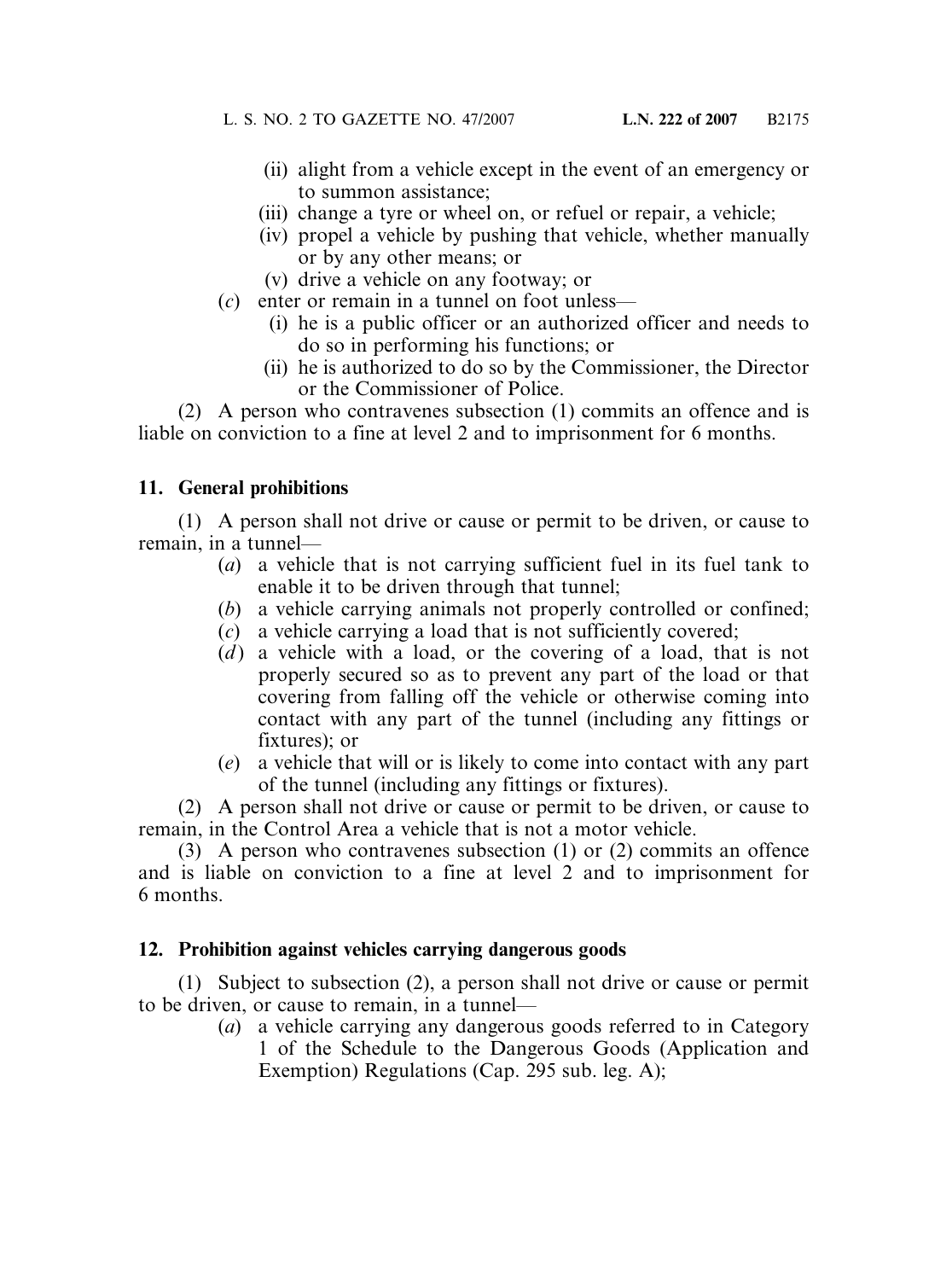- (*b*) a vehicle carrying any dangerous goods referred to in Category 2 of the Schedule to the Dangerous Goods (Application and Exemption) Regulations (Cap. 295 sub. leg. A) unless—
	- (i) there is a quantity specified in relation to such goods in the second column of the table to regulation 74 of the Dangerous Goods (General) Regulations (Cap. 295 sub. leg. B); and
	- (ii) the goods carried on the vehicle do not exceed that quantity;
- (*c*) without prejudice to paragraph (*b*), a vehicle carrying a cylinder (as defined in regulation 61 of the Dangerous Goods (General) Regulations (Cap. 295 sub. leg. B)) used or to be used for the storage of compressed gas referred to in Category 2 of the Schedule to the Dangerous Goods (Application and Exemption) Regulations (Cap. 295 sub. leg. A), whether or not the cylinder contains any quantity of such gas;
- (*d*) a vehicle carrying any dangerous goods referred to in Category 5 of the Schedule to the Dangerous Goods (Application and Exemption) Regulations (Cap. 295 sub. leg. A) unless—
	- (i) there is a quantity specified in relation to such goods in the seventh or eighth column of the table to regulation 99 of the Dangerous Goods (General) Regulations (Cap. 295 sub. leg. B); and
	- (ii) the goods carried on the vehicle do not exceed that quantity; or
- (*e*) without prejudice to paragraph (*d* ), a vehicle—
	- (i) constructed or adapted for the carriage of dangerous goods referred to in Category 5 of the Schedule to the Dangerous Goods (Application and Exemption) Regulations (Cap. 295 sub. leg. A); or
	- (ii) carrying a container (as defined in regulation 94 of the Dangerous Goods (General) Regulations (Cap. 295 sub. leg. B)) used or to be used for the storage of such goods, whether or not such vehicle or container contains any quantity of such goods.

(2) Despite subsection (1), nothing in this section prohibits the carriage in a tunnel—

- (*a*) of fuel being carried in the fuel tank of a vehicle for the purpose of the propulsion of the vehicle;
- (*b*) in the case of a vehicle carrying in its fuel tank petroleum spirit for the purpose of its propulsion, by the vehicle of not more than 20 L of petroleum spirit in a securely closed container carried on the vehicle for such purpose; or
- (*c*) of petroleum spirit or diesel fuel—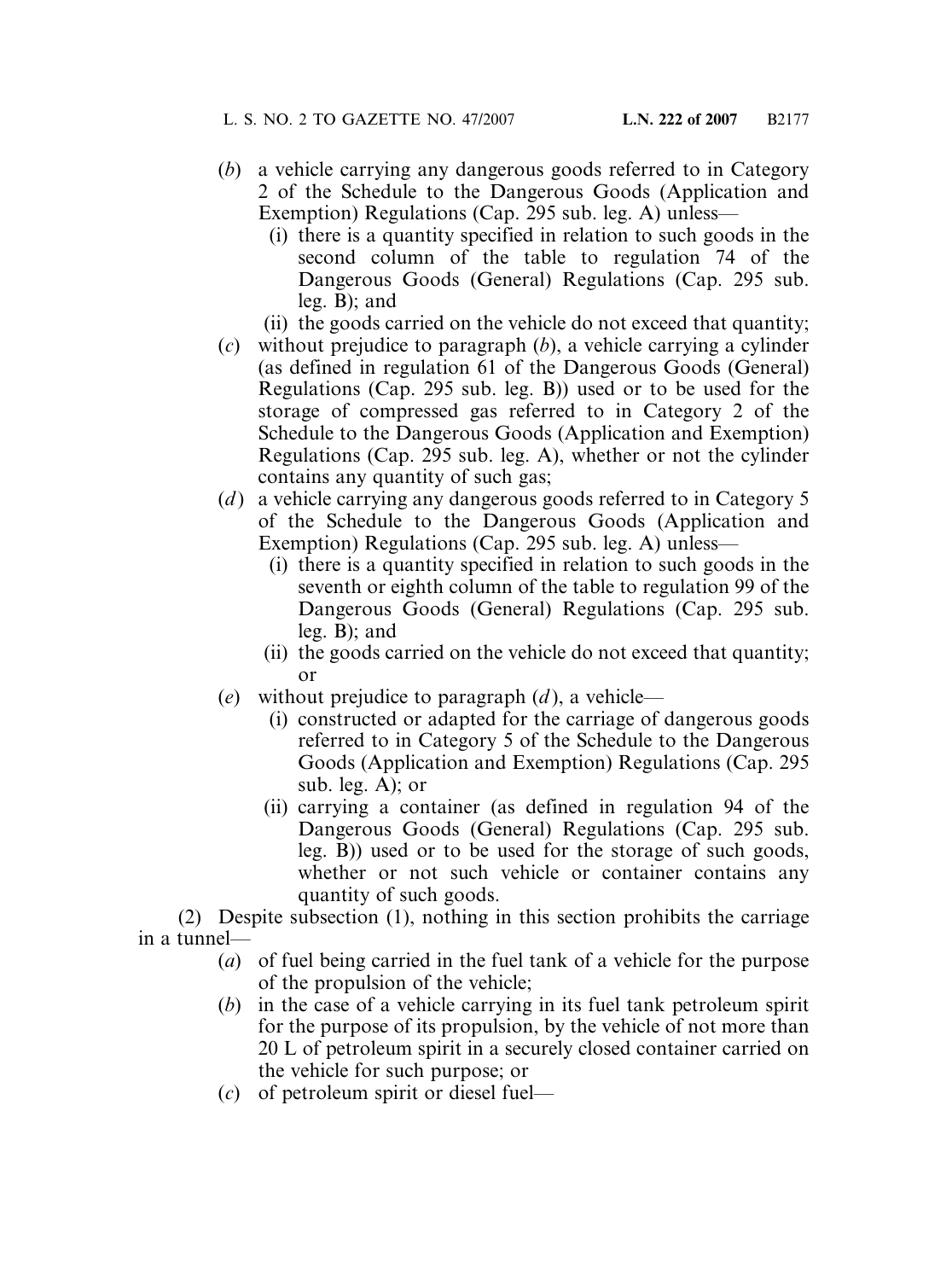- (i) for the purpose of replenishing refueling facilities for vehicles employed on duty in the Control Area; or
- (ii) for use in the management, operation or maintenance of the Control Area.

(3) A person who contravenes subsection (1) commits an offence and is liable on conviction to a fine at level 2 and to imprisonment for 6 months.

### **13. Traffic confined to nearside lane or middle lane in tunnels**

(1) Subject to the requirement indicated by a prescribed traffic sign, prescribed light signal or prescribed road marking, the requirement indicated by a traffic sign, light signal or road marking prescribed under the Road Traffic Ordinance (Cap. 374) or the direction of a police officer or an authorized officer, a person—

(*a*) shall not drive—

- (i) a bus;
- (ii) a vehicle towing another vehicle; or
- (iii) a vehicle in respect of which a permit is required under section 20,

other than in the nearside lane of a tunnel; and

- (*b*) shall not drive—
	- (i) a heavy goods vehicle; or
	- (ii) a medium goods vehicle,
	- other than in the nearside lane or a middle lane of a tunnel.

(2) A person who contravenes subsection (1) commits an offence and is liable on conviction to a fine at level 2 and to imprisonment for 6 months.

# PART 3

### ROAD WORKS

### **14. Road works in Control Area**

(1) The Director may, on an application made in writing and containing such particulars as he may require for the purposes of this section, issue, subject to such conditions as he may specify, a road works permit to permit the applicant to carry out any road works in the Control Area.

- (2) The Director—
	- (*a*) may—

(i) erect, display or place and maintain; or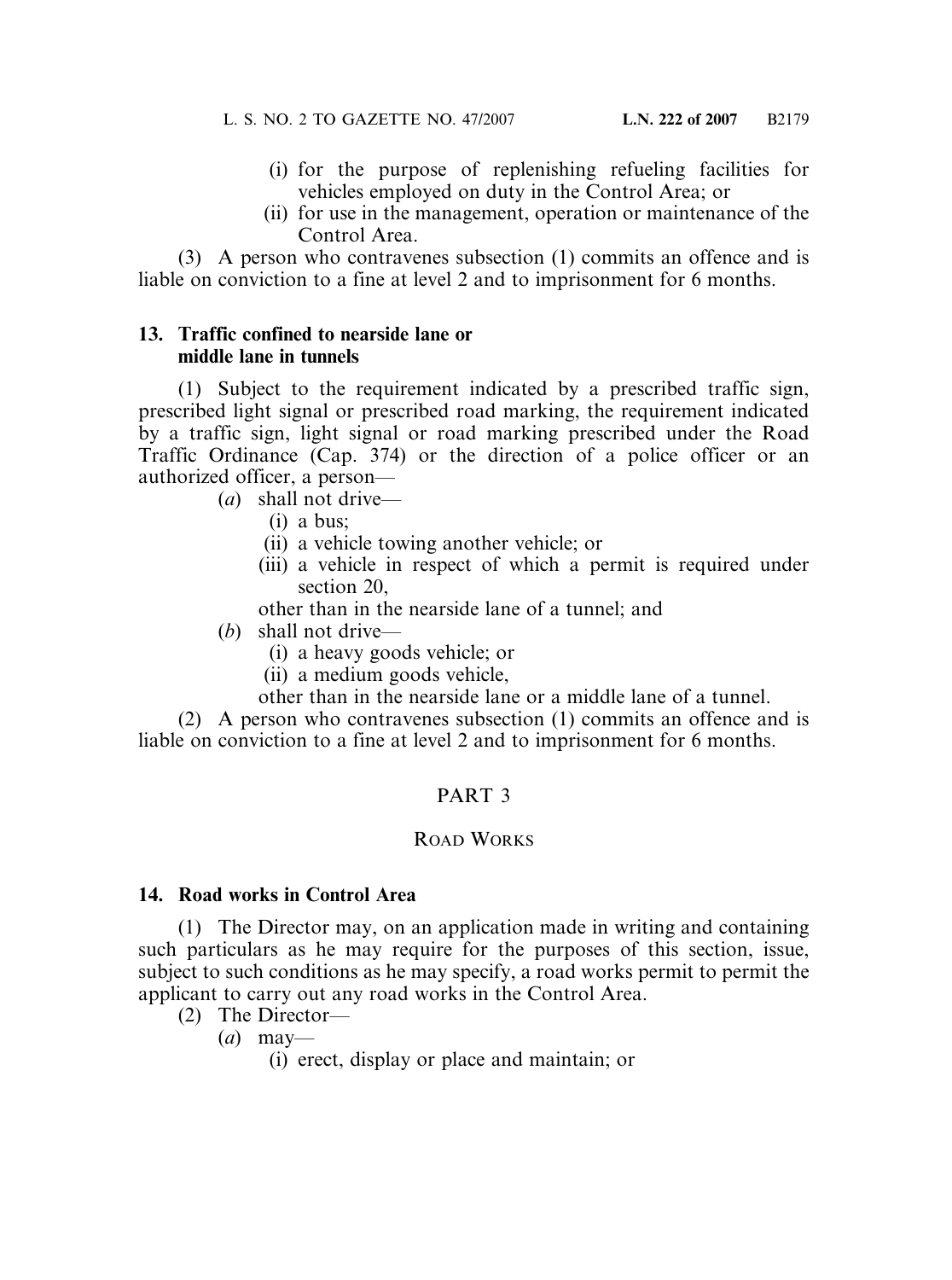(ii) direct an operator or his agent to erect, display or place and maintain,

traffic signs, light signals, road markings or lanterns of such size, design, colour and type as the Director considers appropriate for the purposes of lighting, marking and guarding road works; and

(*b*) may determine fees (including reasonable administrative charges) ("lighting and guarding fees") payable in respect of the erecting, displaying or placing and maintenance of such signs, signals, markings or lanterns.

(3) An operator may, for the purposes of discharging his duties under a management agreement, exercise the power under subsection (2)(*a*).

(4) A person responsible for any road works carried out pursuant to a permit issued under subsection (1) shall pay to the Director or an operator the lighting and guarding fees determined by the Director for the time being.

(5) A person who carries out road works in the Control Area is not required to obtain—

- (*a*) an excavation permit under section 10A or 10D of the Land (Miscellaneous Provisions) Ordinance (Cap. 28);
- (*b*) an emergency excavation permit under section 10C of that Ordinance; or
- (*c*) an expressway works permit under Part VI of the Road Traffic (Expressway) Regulations (Cap. 374 sub. leg. Q).

(6) In the case of emergency or in the case of inspection, investigation or survey carried out by officers of the Highways Department, the Director may, subject to such conditions as he may specify, grant an authorization to carry out road works in the Control Area without a permit issued under subsection  $(1)$ .

(7) Without prejudice to section 15—

- (*a*) Part III of the Land (Miscellaneous Provisions) Ordinance (Cap. 28); and
- (*b*) Part VI of the Road Traffic (Expressway) Regulations (Cap. 374 sub. leg. Q),

do not apply to road works carried out in the Control Area.

- (8) A person who—
	- (*a*) carries out road works in the Control Area without—
		- (i) a permit issued under subsection (1); or
		- (ii) an authorization granted under subsection (6); or
	- (*b*) fails to comply with a condition of a permit issued under subsection (1) or a condition of an authorization granted under subsection (6) when carrying out road works in the Control Area,

commits an offence and is liable on conviction to a fine at level 2 and to imprisonment for 6 months.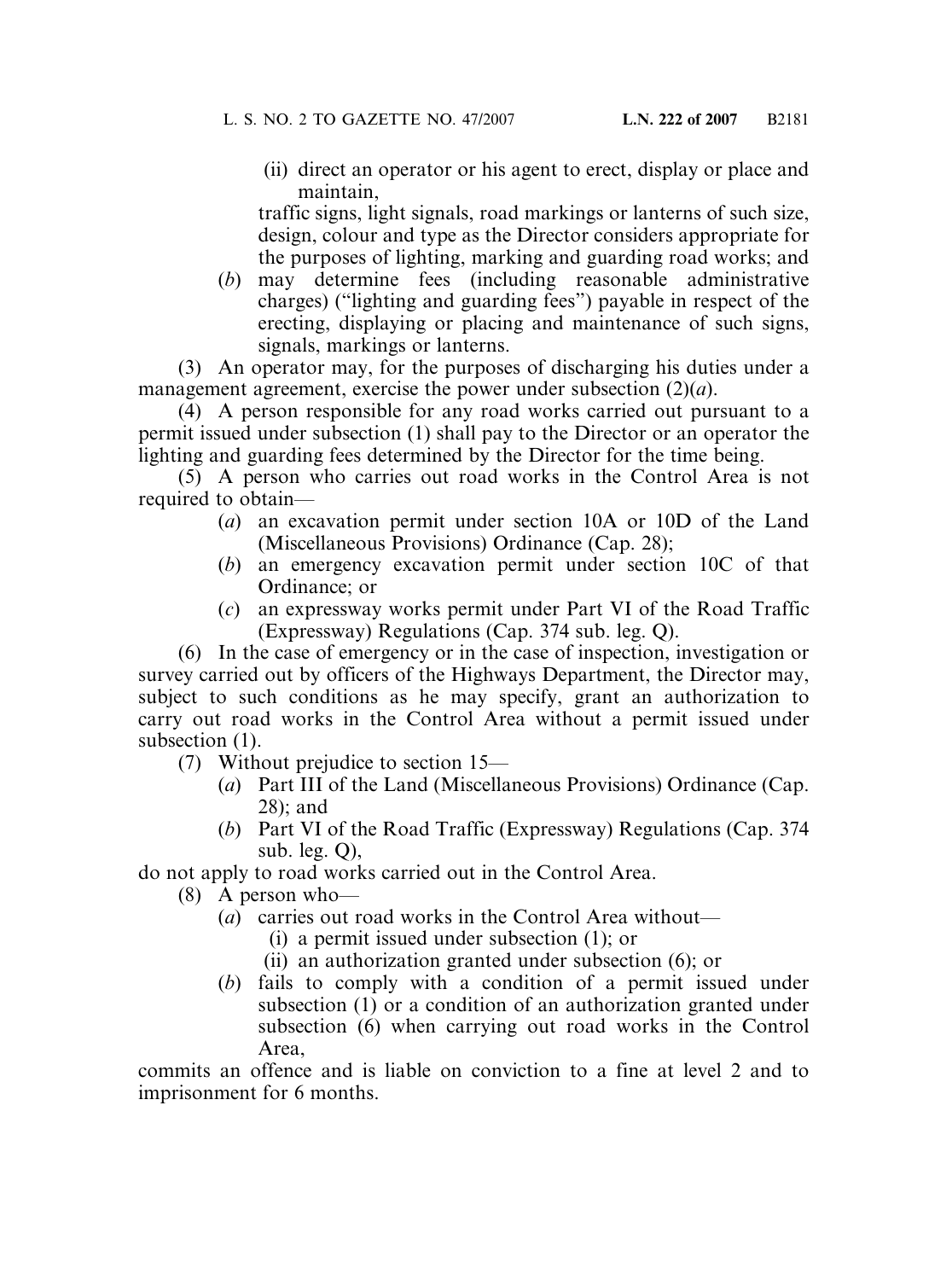# **15. Persons and vehicles in connection with expressway works**

(1) In this section—

"expressway" (快速公路) has the meaning assigned to it by section 122 of the Road Traffic Ordinance (Cap. 374);

"Expressway Regulation" (《快速公路規例》) means the Road Traffic (Expressway) Regulations (Cap. 374 sub. leg. Q).

(2) A person who carries out road works on an expressway in the Control Area—

- (*a*) shall comply with the conditions specified in Schedule 3 to the Expressway Regulation; and
- (*b*) shall not use, in connection with the road works, a vehicle other than a vehicle that complies with the conditions specified in that Schedule.

(3) A person who is authorized by the Director under section 14(6) to carry out road works on an expressway in the Control Area—

- (*a*) shall comply with the conditions specified in Schedule 4 to the Expressway Regulation; and
- (*b*) shall not use, in connection with the road works, a vehicle other than a vehicle that complies with the conditions specified in that Schedule.

(4) The Commissioner, the Director or the Commissioner of Police may exempt any person or vehicle referred to in subsection (2) or (3) from the conditions specified in Schedule 3 or 4, as the case may be, to the Expressway Regulation.

(5) A person who contravenes subsection (2) or (3) commits an offence and is liable on conviction to a fine at level 2 and to imprisonment for 6 months.

# **16. Display of road works permit**

(1) Subject to subsection (2), if a road works permit has been issued under section 14(1), the person responsible for the road works shall display the permit or a copy of it in a conspicuous spot at, or in the vicinity of, the place in which those works are carried out.

(2) Subsection (1) does not apply if the road works are being carried out from, or by means of, a vehicle, but in such a case the driver of the vehicle—

- (*a*) shall have with him the permit issued under section 14(1) or a copy of it; and
- (*b*) shall produce the permit or copy for inspection by a police officer or an authorized officer when required to do so.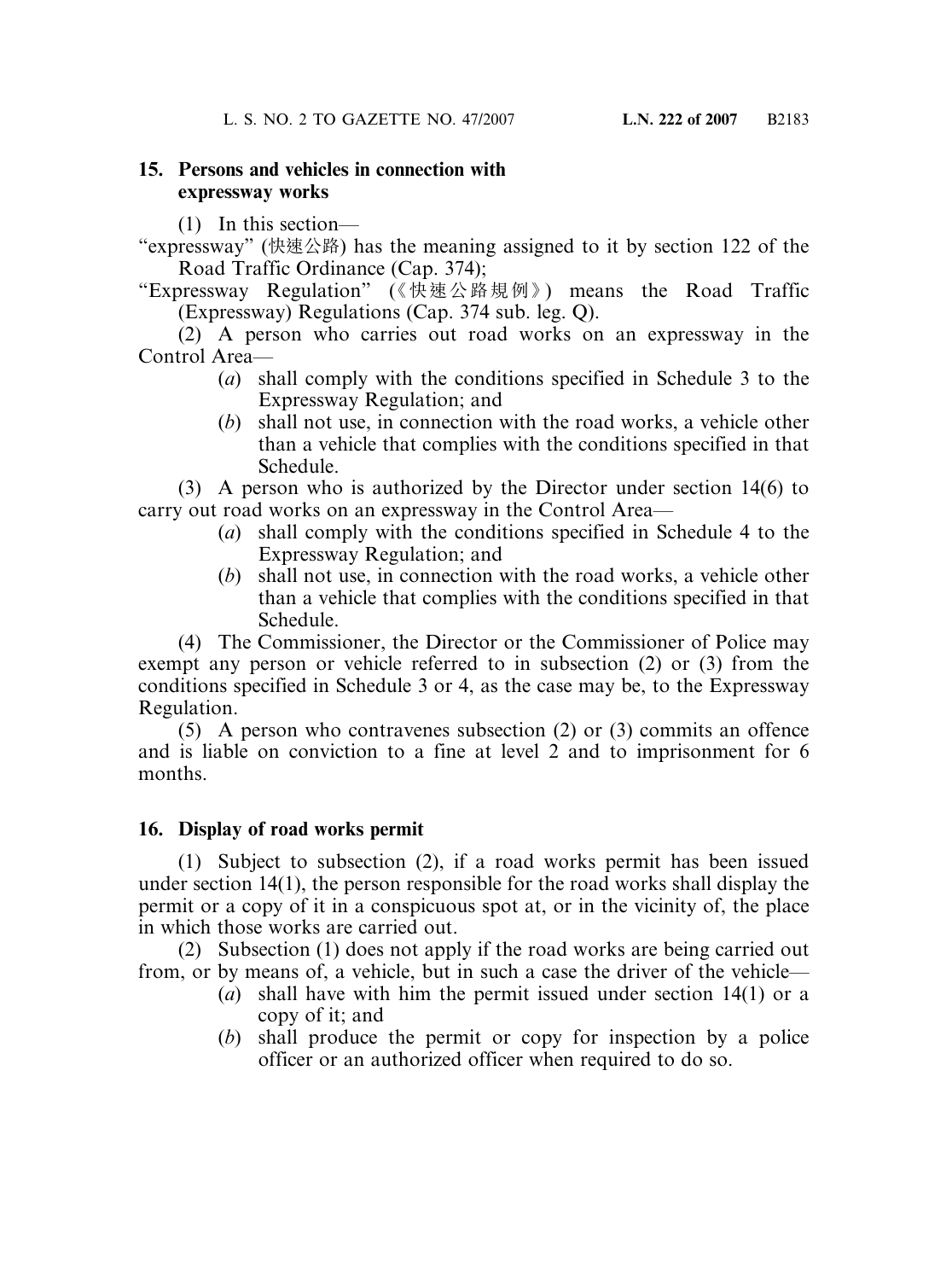(3) A person who contravenes subsection (1) or (2) commits an offence and is liable on conviction to a fine at level 2 and to imprisonment for 6 months.

### PART 4

#### TOLL COLLECTION

#### **17. Toll tickets**

The Commissioner, or an operator with the approval of the Commissioner, may specify conditions in respect of the sale and use of toll tickets.

### **18. Automatic toll collection facilities**

- (1) The Commissioner may install or permit the installation of—
	- (*a*) an automatic toll collection facility at any toll booth for the purpose of collecting tolls; and
	- (*b*) any ancillary facility.

(2) The Commissioner, or an operator with the approval of the Commissioner, may designate a toll booth referred to in subsection (1)(*a*) as an autotoll booth—

- (*a*) by displaying above a traffic lane that leads to the toll booth the prescribed traffic sign shown as Figure No. 12 in the Schedule; or
- (*b*) by displaying at the side of the toll booth the prescribed traffic sign shown as Figure No. 13 in the Schedule.

(3) The Commissioner, an operator or an agent may issue an electronic toll pass to a person who maintains an account with the Commissioner, the operator or the agent, as the case may be, for the payment of a toll by passage through an autotoll booth.

#### **19. Prohibition against interference with or falsification of electronic toll passes**

(1) Except when authorized by the Commissioner, a person shall not do anything to or with an electronic toll pass which leads to any of the following results—

- (*a*) the coded data on the pass is erased wholly or in part or is otherwise altered or interfered with; or
- (*b*) the electronic toll pass is otherwise damaged or destroyed.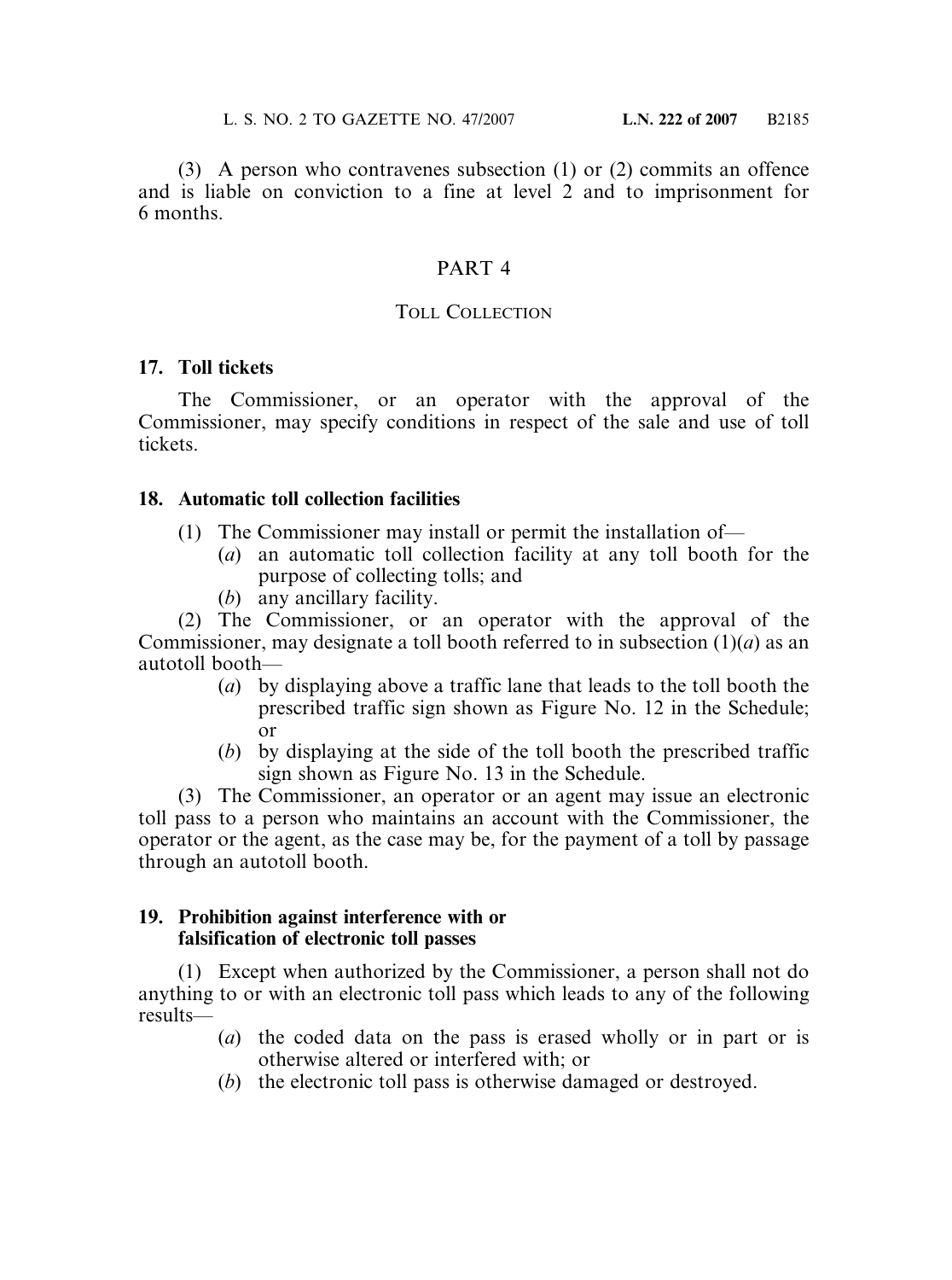(2) A person shall not use or attempt to use for the purpose of paying a toll payable in respect of a vehicle—

- (*a*) an electronic toll pass that has been altered, damaged or interfered with;
- (*b*) an electronic toll pass—
	- (i) the account of which is not opened in respect of the vehicle; or
	- (ii) that has been obtained by fraud or deception; or
- (*c*) any material or thing purported to be or passed off as an electronic toll pass.

(3) A person who contravenes subsection (1) or (2) commits an offence and is liable on conviction to a fine at level 2 and to imprisonment for 6 months.

### PART 5

### PERMITS, APPROVALS AND EXEMPTIONS

### **20. Vehicles requiring permits**

- (1) A person shall not, in the Control Area, drive a vehicle—
	- (*a*) the width (including any load and any equipment attached to the vehicle) of which exceeds 2.5 m;
	- (*b*) the length (including any load and any equipment attached to the vehicle) of which exceeds 12 m;
	- (*c*) the height (including any load and any equipment attached to the vehicle) of which exceeds 4.6 m;
	- (*d*) that is drawing a trailer and the combined length of the vehicle and trailer (including drawbar and any load) exceeds 16 m;
	- (*e*) that requires a movement permit under regulation 53(1) of the Road Traffic (Registration and Licensing of Vehicles) Regulations (Cap. 374 sub. leg. E); or
	- (*f*) that is so loaded that its gross vehicle weight exceeds—
		- (i) the permitted maximum gross vehicle weight; or

(ii) if applicable, the maximum gross combined weight,

assigned or determined in respect of that vehicle under the Second Schedule to the Road Traffic (Construction and Maintenance of Vehicles) Regulations (Cap. 374 sub. leg. A),

unless he does so under a permit issued under subsection (2) and in accordance with the conditions of the permit.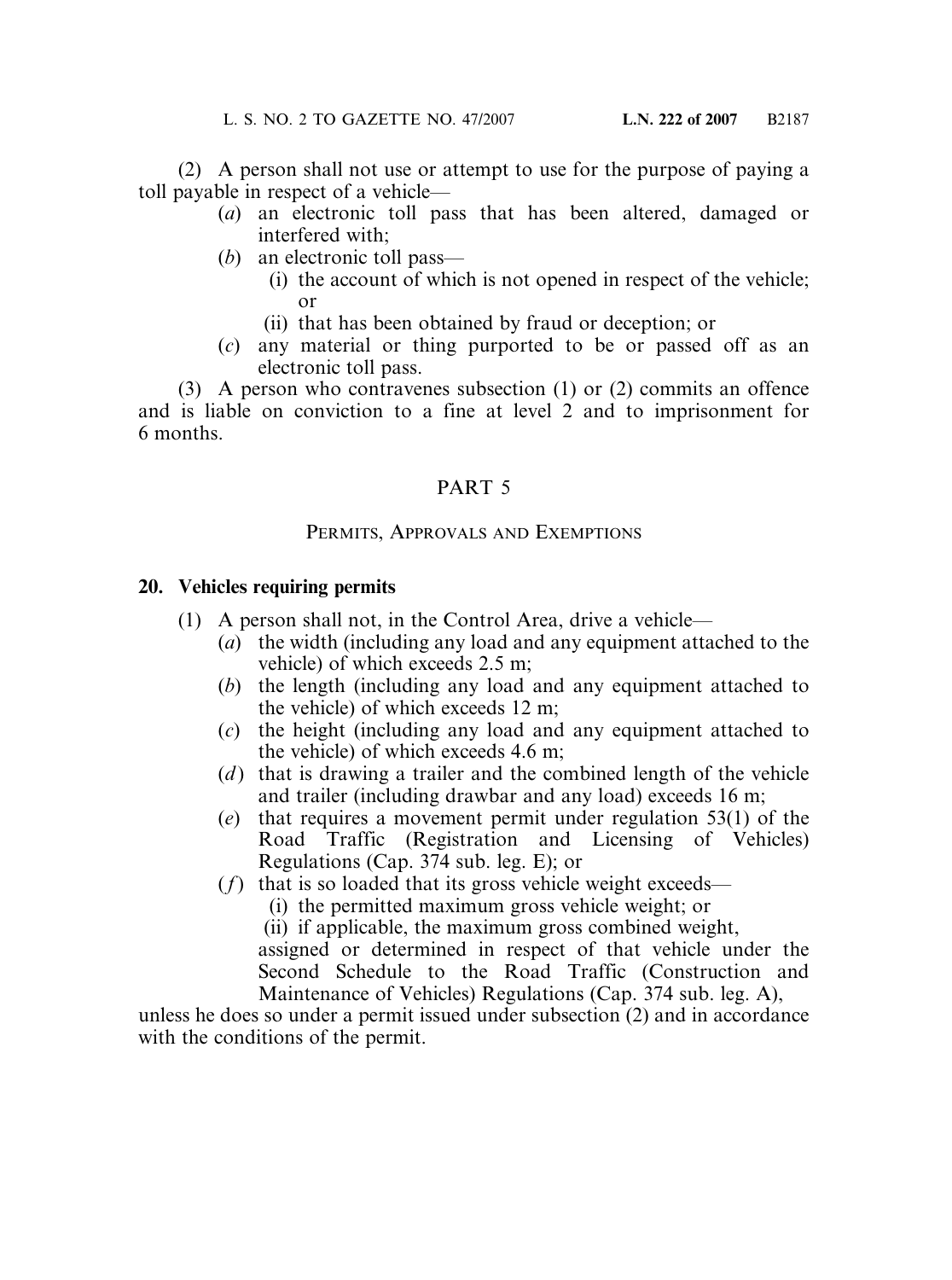(2) The Commissioner or an operator may issue a permit for the passage of a vehicle described in subsection  $(1)(a)$ ,  $(b)$ ,  $(c)$ ,  $(d)$ ,  $(e)$  or  $(f)$  through the Control Area.

(3) A permit issued under subsection (2) is subject to such conditions as the Commissioner may specify.

(4) The driver of a vehicle that is the subject of a permit issued under subsection (2) shall produce the permit for inspection by a police officer or an authorized officer when required to do so.

(5) A person who contravenes subsection (1) or (4) commits an offence and is liable on conviction to a fine at level 2 and to imprisonment for 6 months.

### **21. Approval for driving on closed roads**

(1) A person shall not drive a vehicle of a particular description on a road or any part of a road in the Control Area that is closed to that description of vehicles unless prior approval has been obtained from—

- (*a*) the Commissioner;
- (*b*) the Director;
- (*c*) the Commissioner of Police; or
- $(d)$  an operator,

as may be appropriate in the circumstances.

(2) A person who contravenes subsection (1) commits an offence and is liable on conviction to a fine at level 2 and to imprisonment for 6 months.

# **22. Escort of vehicles**

(1) Without prejudice to the conditions specified in a permit issued under section 20(2), the Commissioner or an operator may require that the following vehicles be accompanied by an escort vehicle provided by the Commissioner or the operator, as the case may be, when passing through the Control Area—

- (*a*) a vehicle that is the subject of a permit issued under section  $20(2);$
- (*b*) a vehicle that is the subject of an approval referred to in section 21.

(2) A person who fails to comply with a requirement made under subsection (1) commits an offence and is liable on conviction to a fine at level 2 and to imprisonment for 6 months.

# **23. Exemptions from this Regulation**

(1) Sections 7, 10(1)(*a*), (*b*)(i), (ii) and (v) and (*c*), 12, 13 and 21 do not apply to the driver or owner of or the personnel carried in—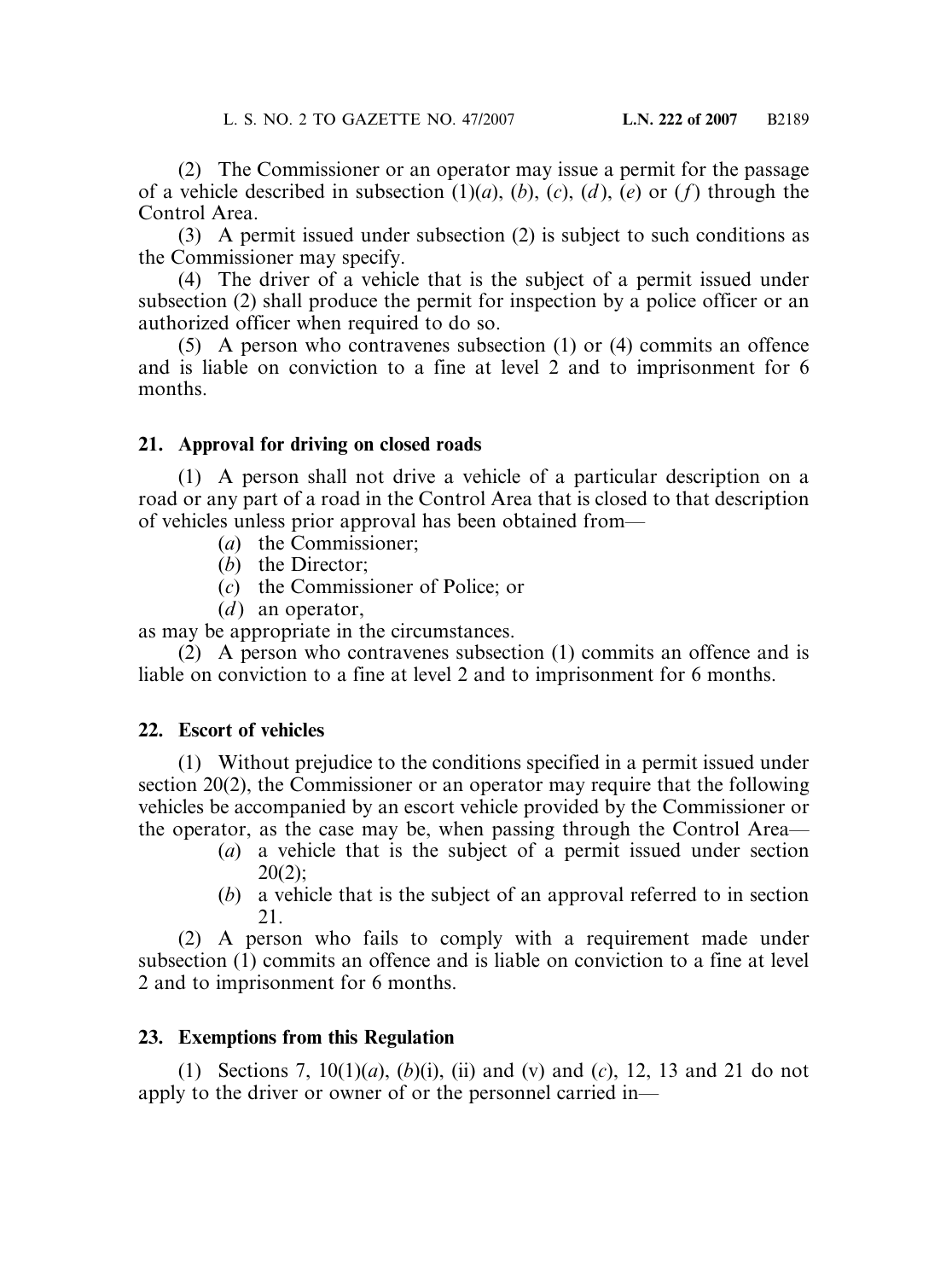- (*a*) a vehicle being used by the Fire Services Department;
- (*b*) an ambulance;
- (*c*) a vehicle being used by the Hong Kong Police Force;
- (*d* ) a vehicle being used by the Custom and Excise Department; or
- (*e*) a vehicle being used for defence purposes (including civil defence purposes),

when the vehicle is being used in the course of urgent duties.

(2) Sections 7, 10(1)(*a*), (*b*)(i), (ii) and (v) and (*c*), 11(2) and 21 do not apply to—

- (*a*) a person engaged in the maintenance, repair, cleaning, clearance, survey, inspection, alteration or improvement ("maintenance works") of any part of the Control Area; or
- (*b*) a person engaged in the erection, laying, placing, maintenance, testing, alteration, repair or removal of any structure, works or apparatus ("installation works") in, under or over any part of the Control Area,

to the extent necessary for engaging in such maintenance works or installation works.

(3) Sections 7, 10(1)(*a*), (*b*)(i), (ii) and (v) and (*c*), 11(2) and 21 do not apply to a person engaged, in the Control Area, in any activity that is approved by the Commissioner, the Director or the Commissioner of Police to the extent necessary for engaging in that activity.

- (4) Section 7 does not apply to—
	- (*a*) a person who is—
		- (i) avoiding or preventing an accident; or
		- (ii) obtaining or giving assistance required as a result of an accident or emergency,
		- in the Control Area; or
	- (*b*) a person who is giving assistance required as a result of a vehicle stopping on any road in the Control Area—
		- (i) by reason of a mechanical failure or other defect; or
		- (ii) as a result of any other circumstances outside the control of the driver,

to the extent necessary for such an act.

(5) Sections 7, 10(1)(*a*), (*b*)(i), (ii) and (v) and (*c*), 12, 13 and 21 do not apply to a person who is complying with the direction of a police officer or an authorized officer on duty in the Control Area to the extent necessary for such compliance.

- (6) Sections 7, 10, 13 and 21 do not apply to—
	- (*a*) a public officer or an authorized officer on duty in the Control Area to the extent necessary for performing his functions under any law; or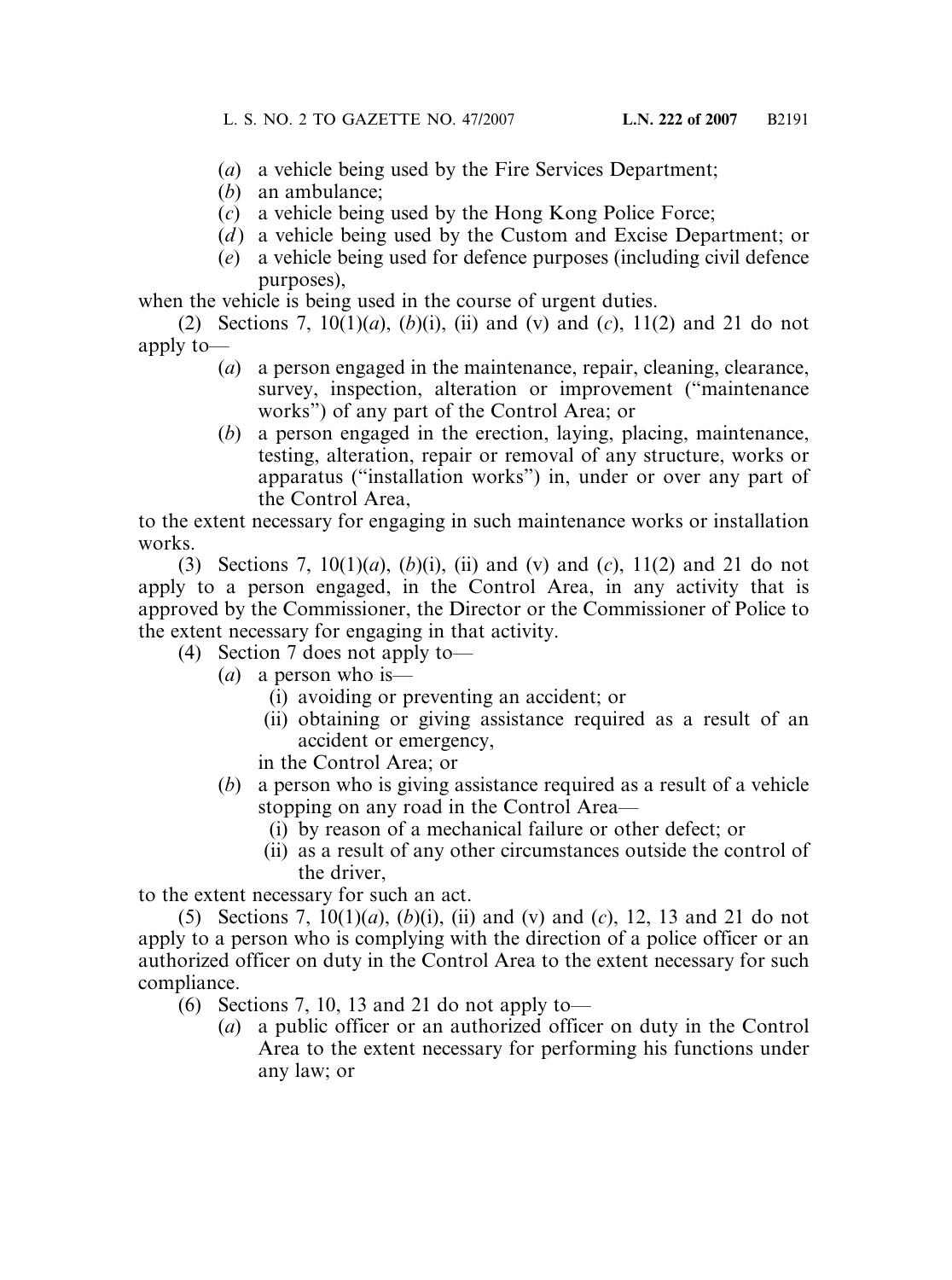- (*b*) the following individuals engaged in works in the Control Area—
	- (i) an agent or a contractor appointed by the Director;
	- (ii) maintenance staff, an agent or a contractor appointed by an operator;
	- (iii) an employee of an agent or a contractor referred to in subparagraph (i) or (ii),
	- to the extent necessary for engaging in such works.

#### **24. Exemptions from certain provisions of Road Traffic Ordinance**

Provisions of the Road Traffic Ordinance (Cap. 374) that require compliance with the requirement indicated by a traffic sign, light signal or road marking prescribed under that Ordinance do not apply to a person described in section 23(1), (2), (3), (4), (5) or (6) to the extent and in the circumstances described in relation to that person in the relevant subsection in section 23.

### PART 6

#### MISCELLANEOUS OFFENCES

#### **25. Painting or affixing poster, etc.**

(1) A person shall not paint or affix any poster, placard, bill or other matter in the Control Area except with the prior written approval of the Commissioner.

(2) A person who contravenes subsection (1) commits an offence and is liable on conviction to a fine at level 2 and to imprisonment for 6 months.

#### **26. Tampering with installation, etc.**

(1) A person shall not tamper with any installation, structure, building, facility, utility, equipment, appliance, vehicle or other article in the Control Area.

(2) A person who contravenes subsection (1) commits an offence and is liable on conviction to a fine at level 2 and to imprisonment for 6 months.

#### **27. Trespass**

(1) A person shall not enter or remain in any building or other facility in the Control Area except with the prior approval of—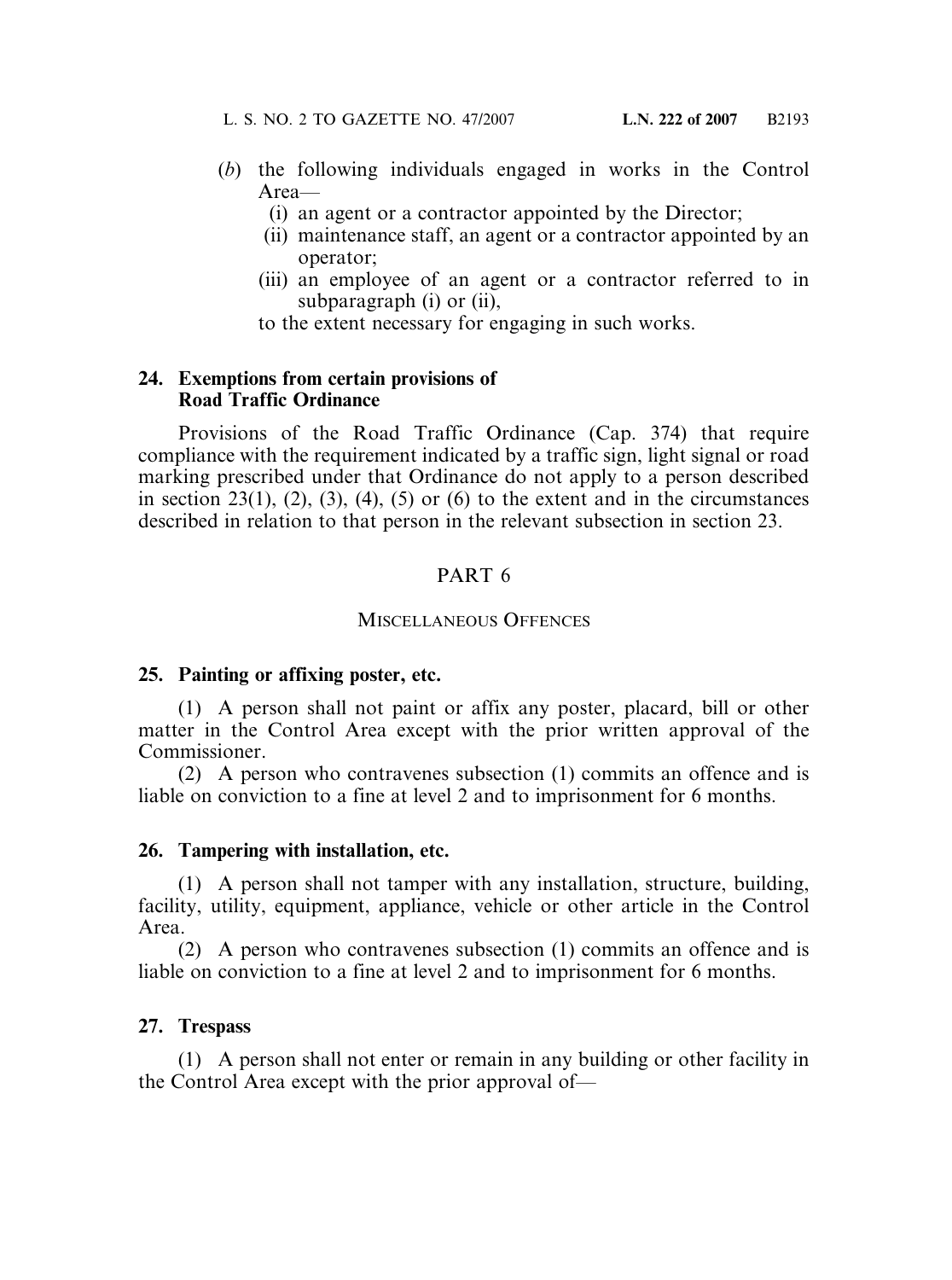- (*a*) the Commissioner;
- (*b*) the Director;
- (*c*) an operator; or
- $(d)$  an authorized officer.

(2) A person who contravenes subsection (1) commits an offence and is liable on conviction to a fine at level 2 and to imprisonment for 6 months.

SCHEDULE [SS. 2, 3, 7 & 18]

## PRESCRIBED TRAFFIC SIGNS, PRESCRIBED LIGHT SIGNALS AND PRESCRIBED ROAD MARKINGS



FIGURE NO. 1

TOLL AREA

This sign indicates the start of the toll area.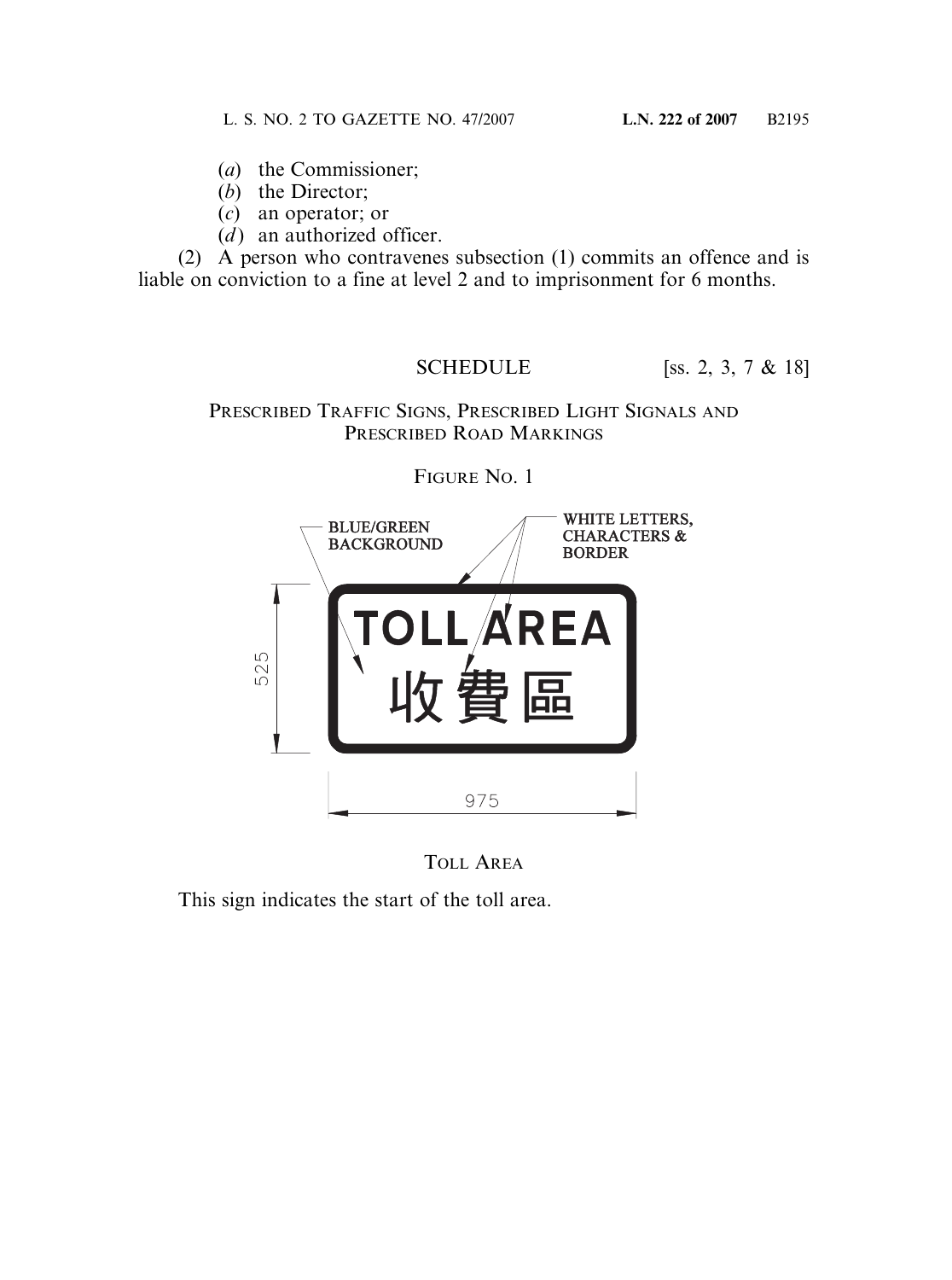

FIGURE NO. 2



This sign indicates the start of the tunnel area.

FIGURE NO. 3



TUNNEL AREA END

This sign indicates the end of the tunnel area.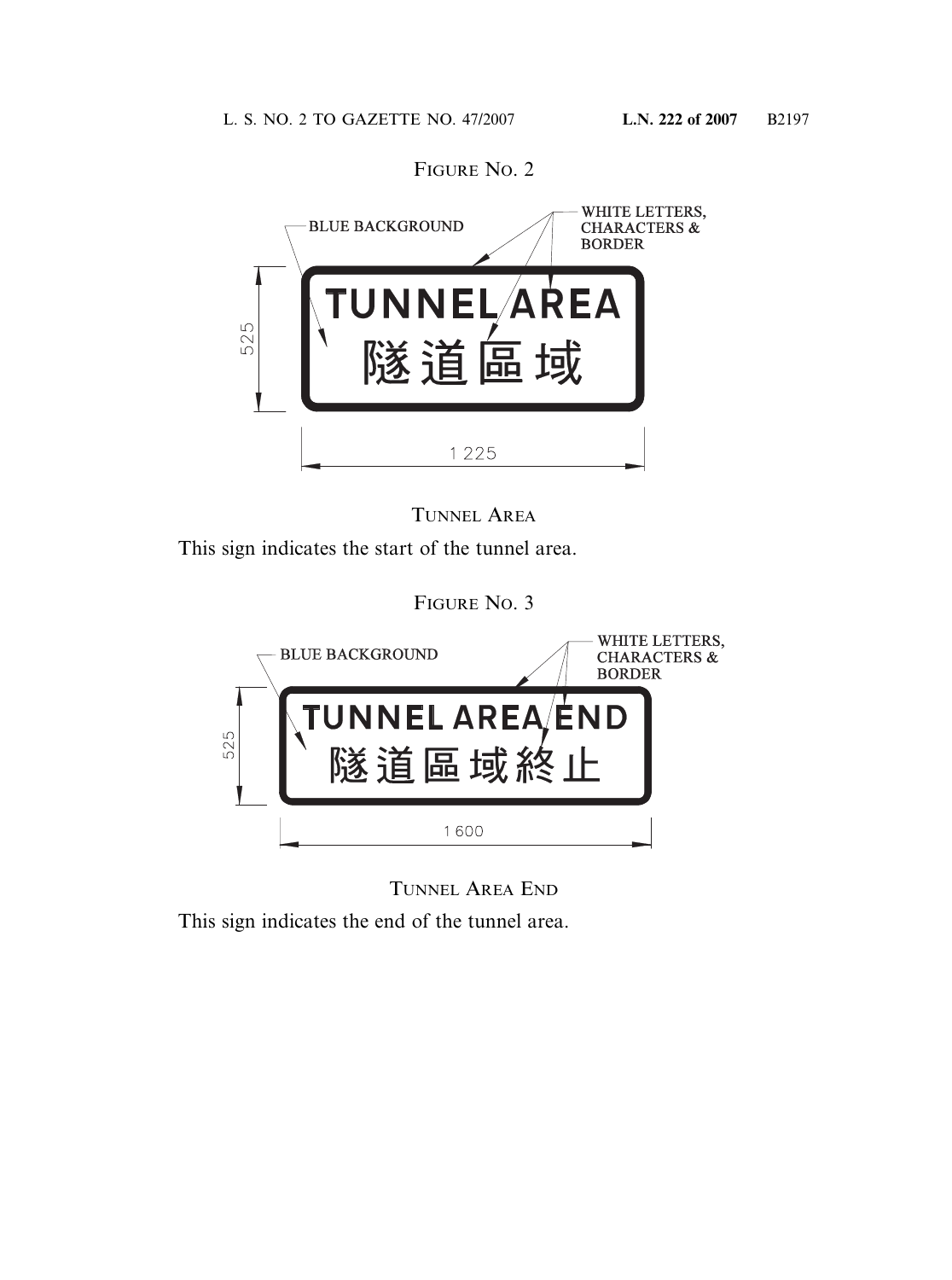

TSING SHA CONTROL AREA This sign indicates the start of the Control Area.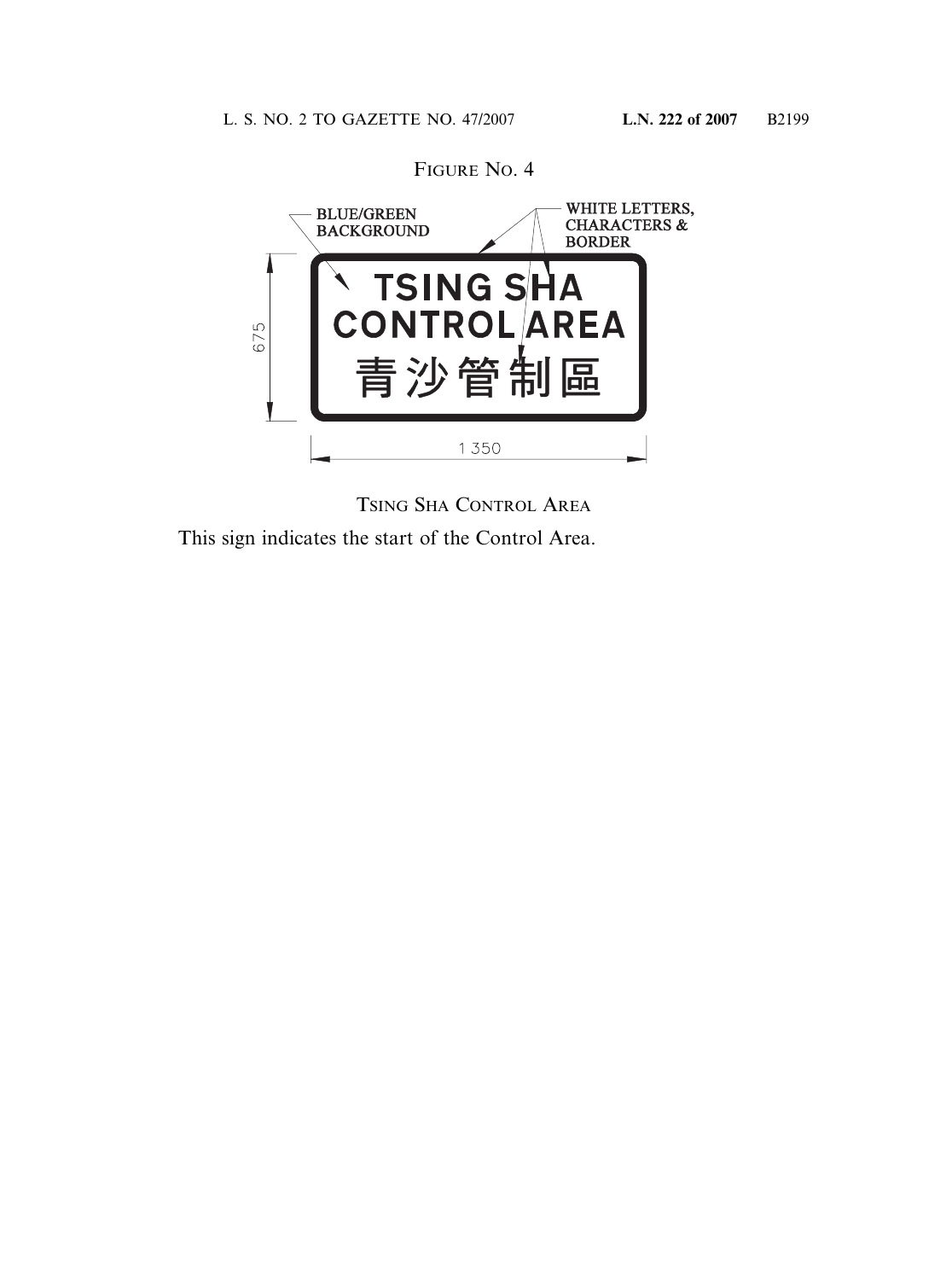

FIGURE NO. 5

TSING SHA CONTROL AREA END This sign indicates the end of the Control Area.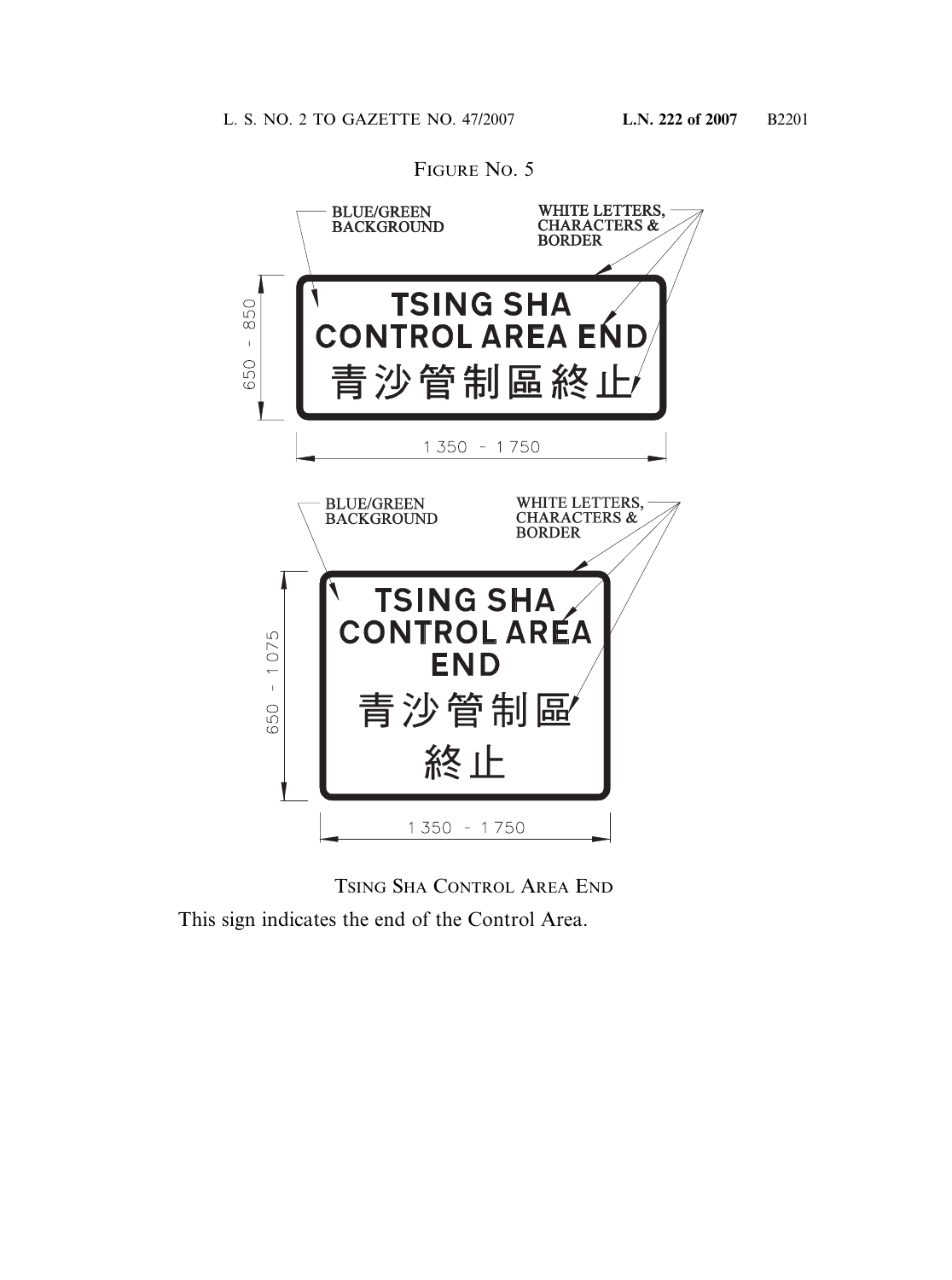

DANGEROUS GOODS PROHIBITED

This sign indicates that vehicles carrying dangerous goods of particular categories are prohibited from proceeding beneath, beyond or past the sign. It may be used in conjunction with the sign in Figure No. 7.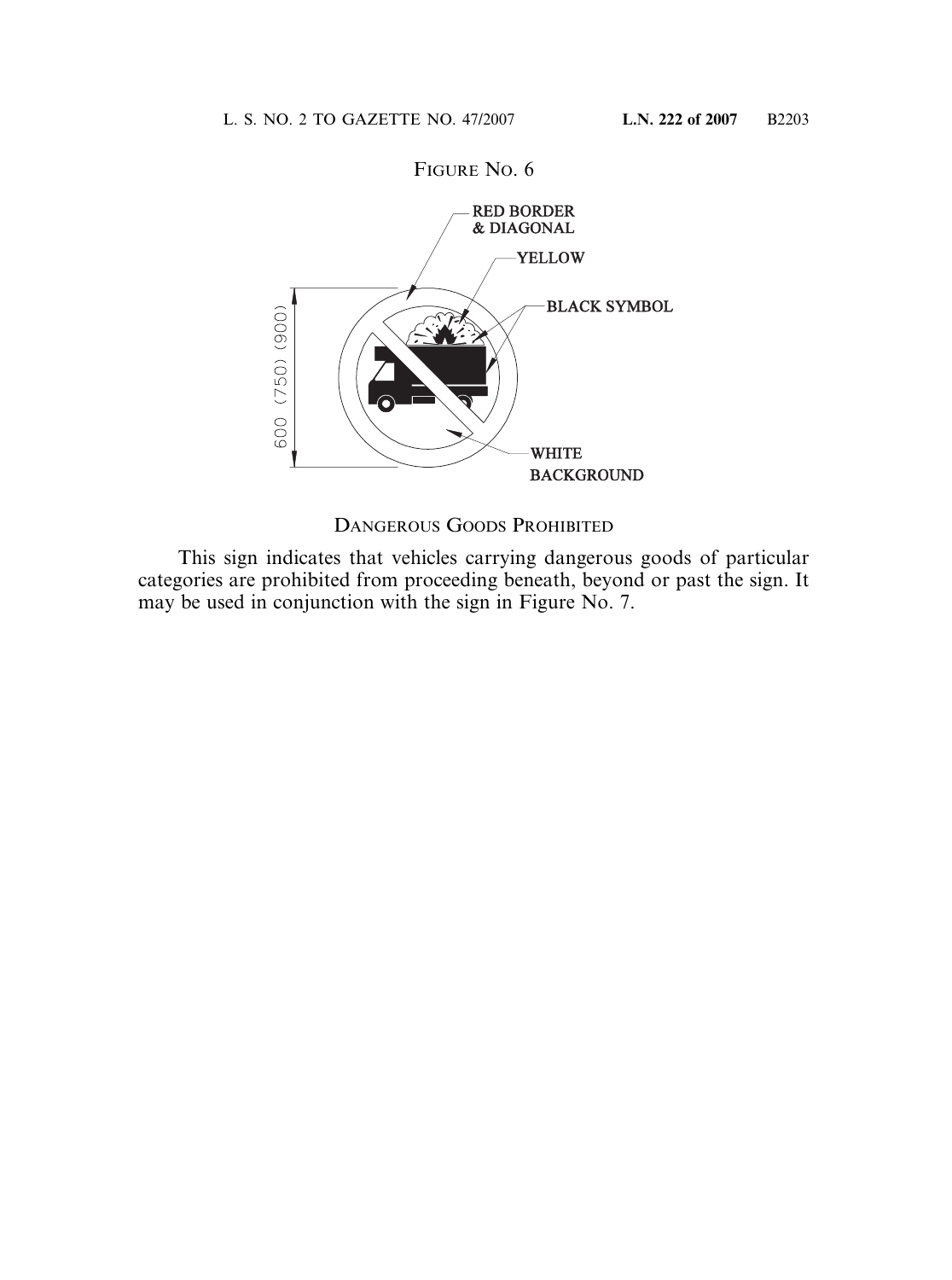

FIGURE NO. 7

CATEGORIES OF DANGEROUS GOODS

When this sign is used in conjunction with the sign in Figure No. 6 it indicates the category or categories of dangerous goods referred to in that Figure. The significance of the sign is as follows—

- (*a*) Category 1 indicates dangerous goods referred to in Category 1 of the Schedule to the Dangerous Goods (Application and Exemption) Regulations (Cap. 295 sub. leg. A);
- (*b*) Category 2 indicates dangerous goods referred to in Category 2 of the Schedule to the Dangerous Goods (Application and Exemption) Regulations (Cap. 295 sub. leg. A);
- (*c*) Category 5 indicates dangerous goods referred to in Category 5 of the Schedule to the Dangerous Goods (Application and Exemption) Regulations (Cap. 295 sub. leg. A).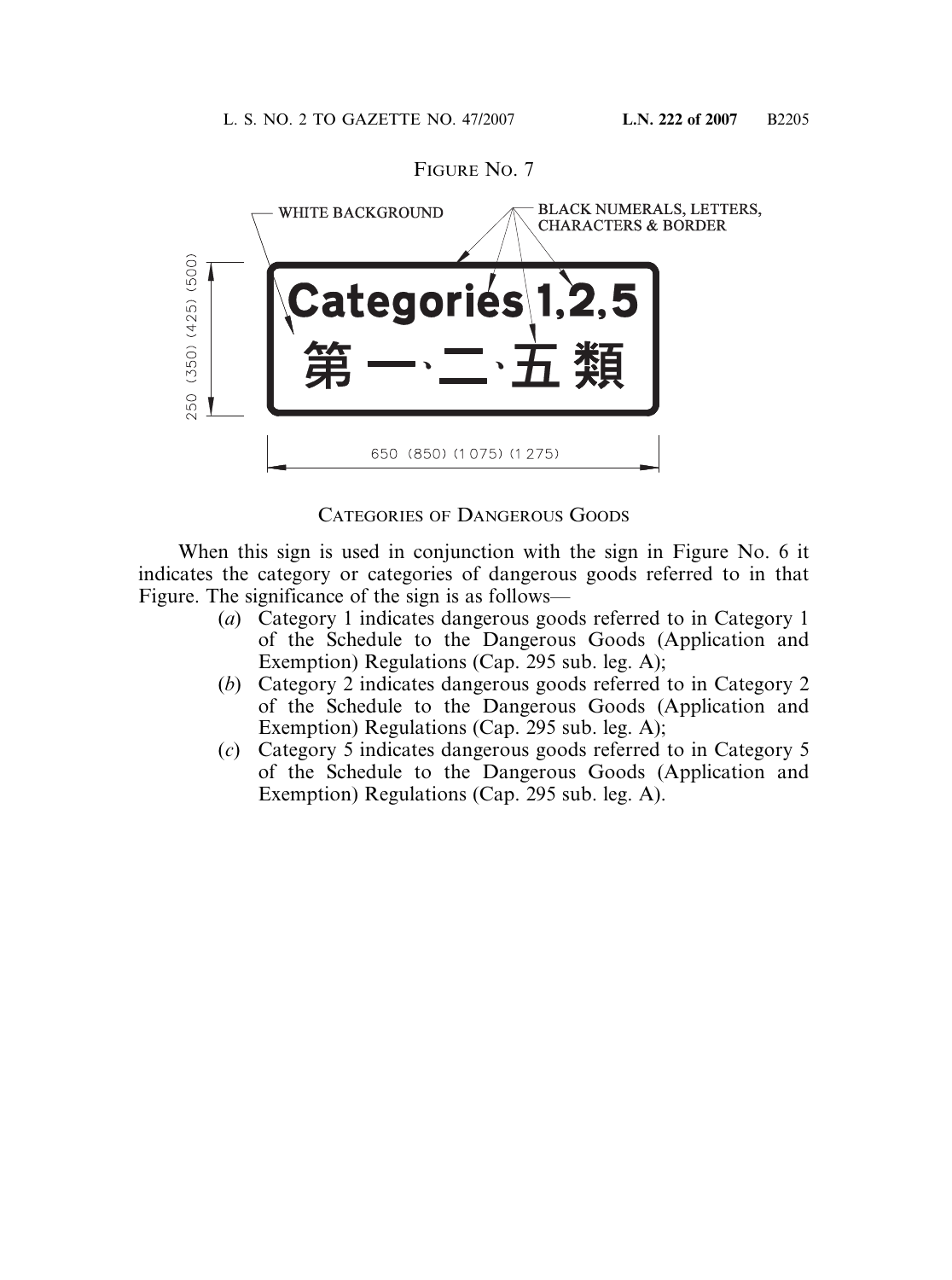

STOP, PAY TOLL

This sign indicates that a driver of a vehicle must stop the vehicle and pay the toll payable in respect of the vehicle.





KEEP IN TRAFFIC LANE

This sign indicates that vehicles must keep in their traffic lanes.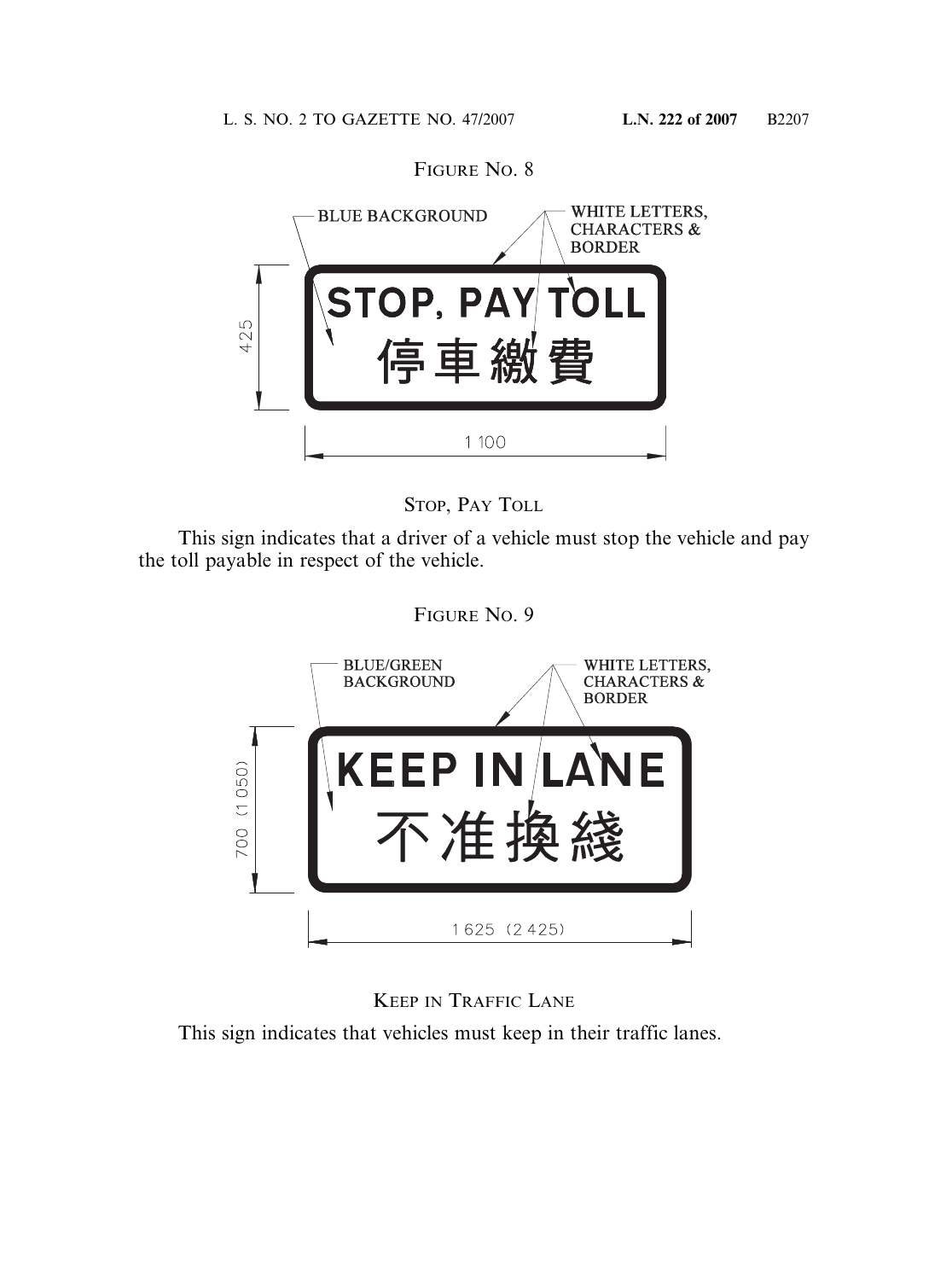

KEEP TO NEARSIDE LANE OR MIDDLE LANE FOR TUNNEL

This sign indicates that medium goods vehicles and heavy goods vehicles must keep to the nearside lane or a middle lane.

The words and characters "MEDIUM AND HEAVY GOODS VEHICLES" and "中型及重型貨車" may be replaced by "BUSES" and "巴士" or any description of motor vehicles to indicate that such vehicles must keep to the nearside lane or a middle lane.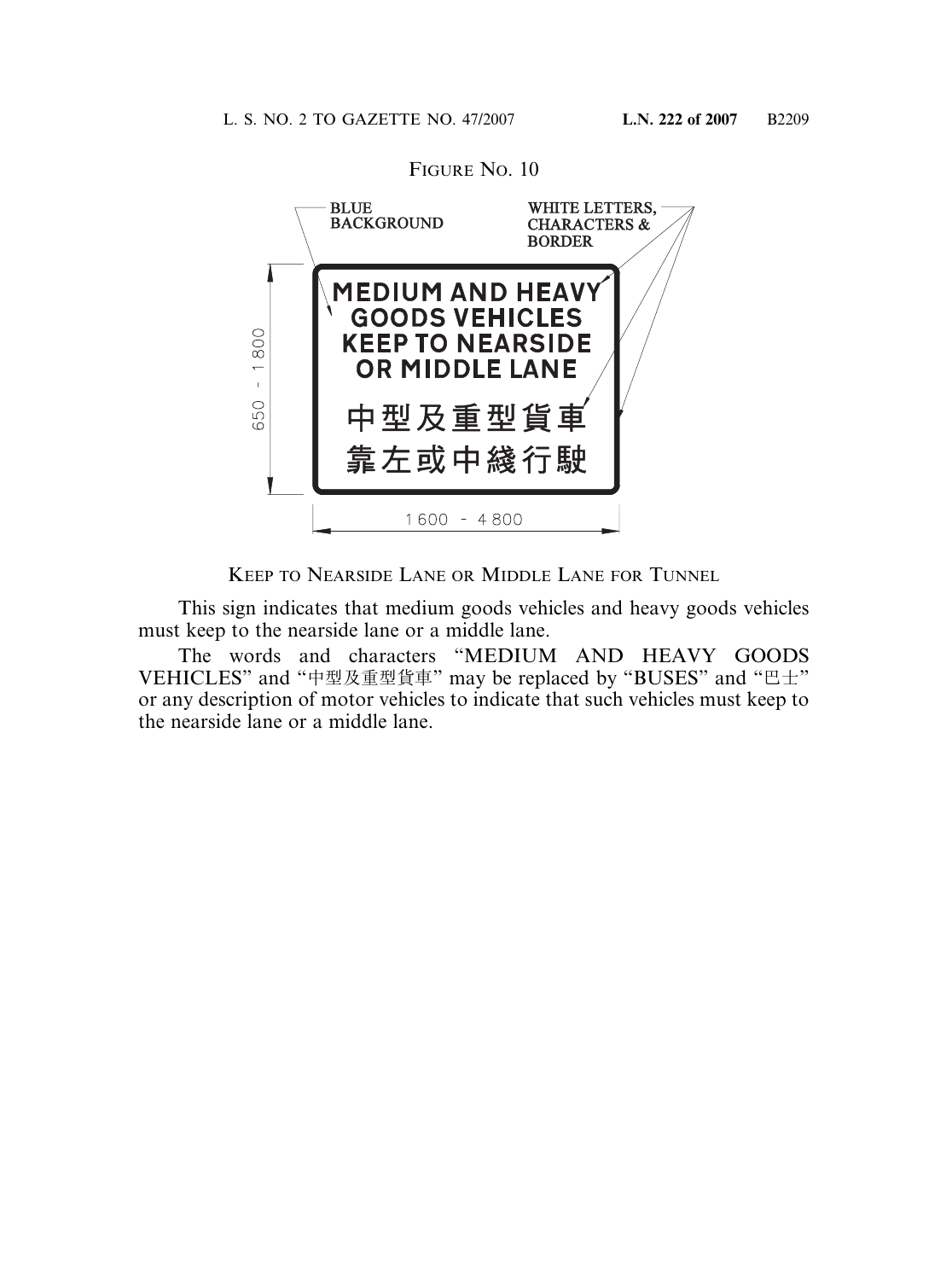FIGURE NO. 11



KEEP TO NEARSIDE LANE FOR TUNNEL

This sign indicates that buses must keep to the nearside lane.

The word and characters "BUSES" and "巴士" may be replaced by any description of motor vehicles to indicate that such vehicles must keep to the nearside lane.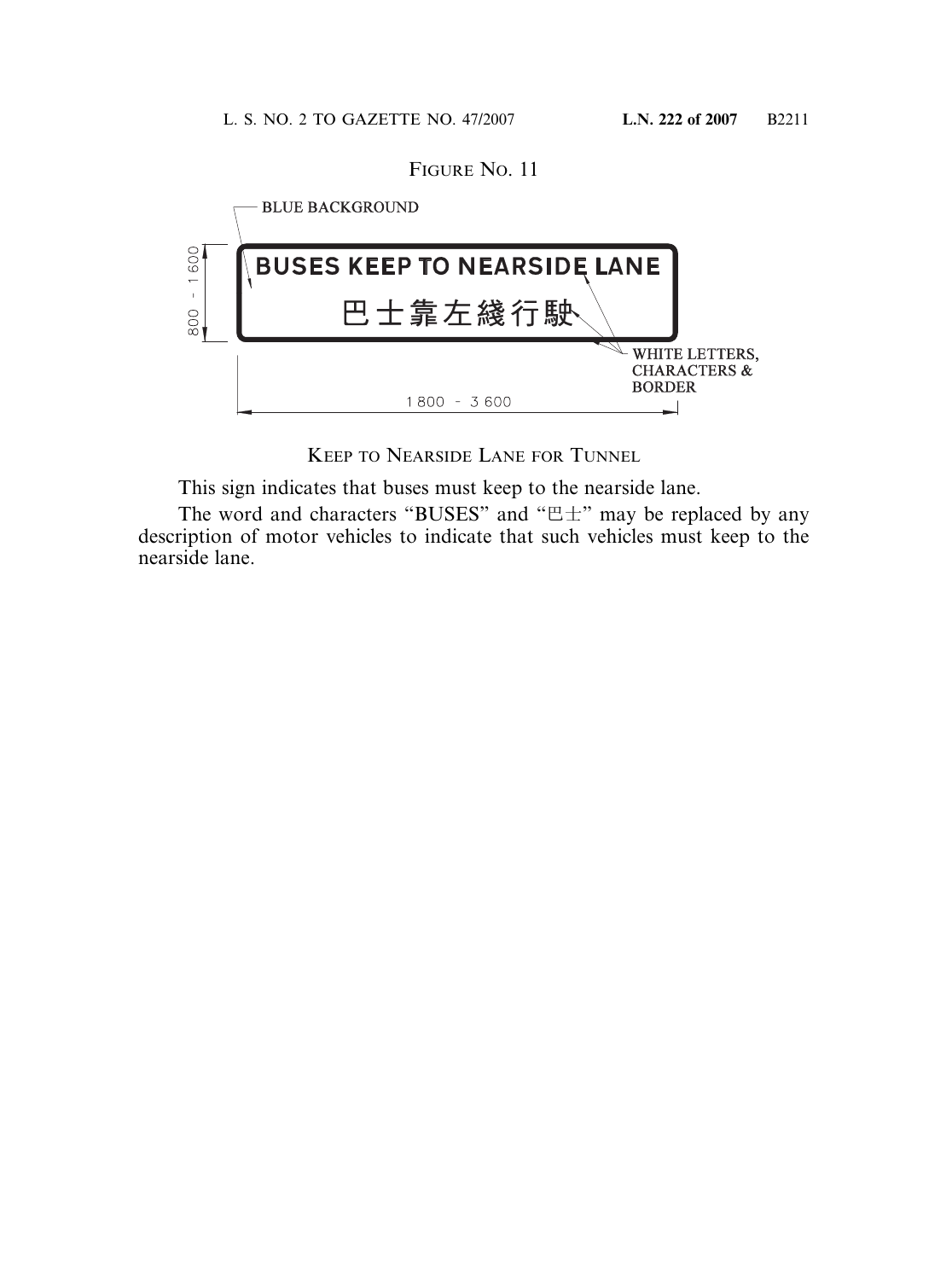

TRAFFIC LANE (AUTOTOLL ONLY)

This sign is displayed above a traffic lane that leads to an autotoll booth. It indicates that only a vehicle with a valid electronic toll pass the account of which is opened in respect of the vehicle shall proceed in the traffic lane.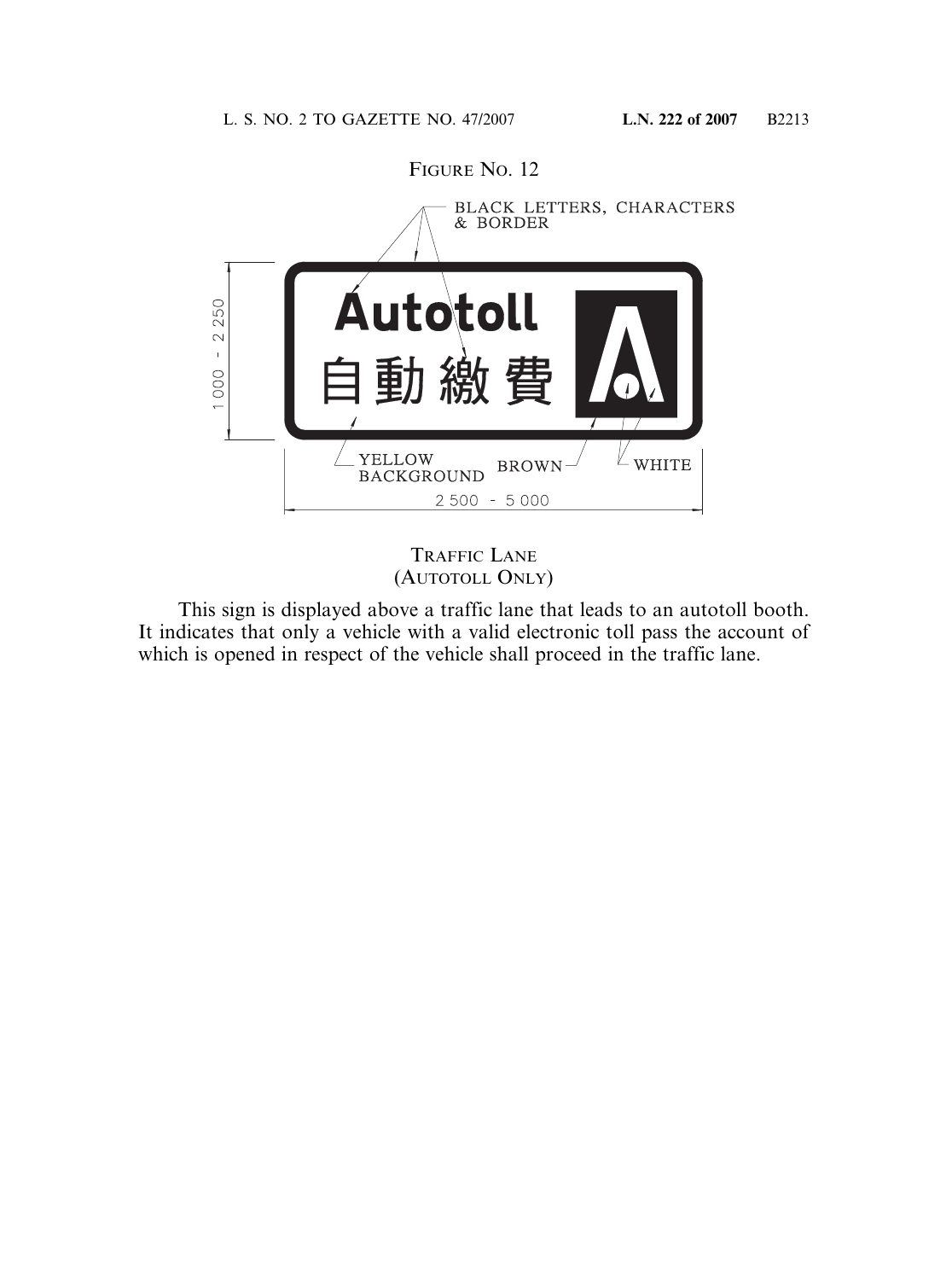

#### AUTOTOLL BOOTH

When this sign is displayed at the side of a toll booth it indicates that the toll booth is an autotoll booth. It may be used in conjunction with the sign in Figure No. 12 and it indicates that only a vehicle with a valid electronic toll pass the account of which is opened in respect of the vehicle shall pass through the autotoll booth.

# FIGURE NO. 13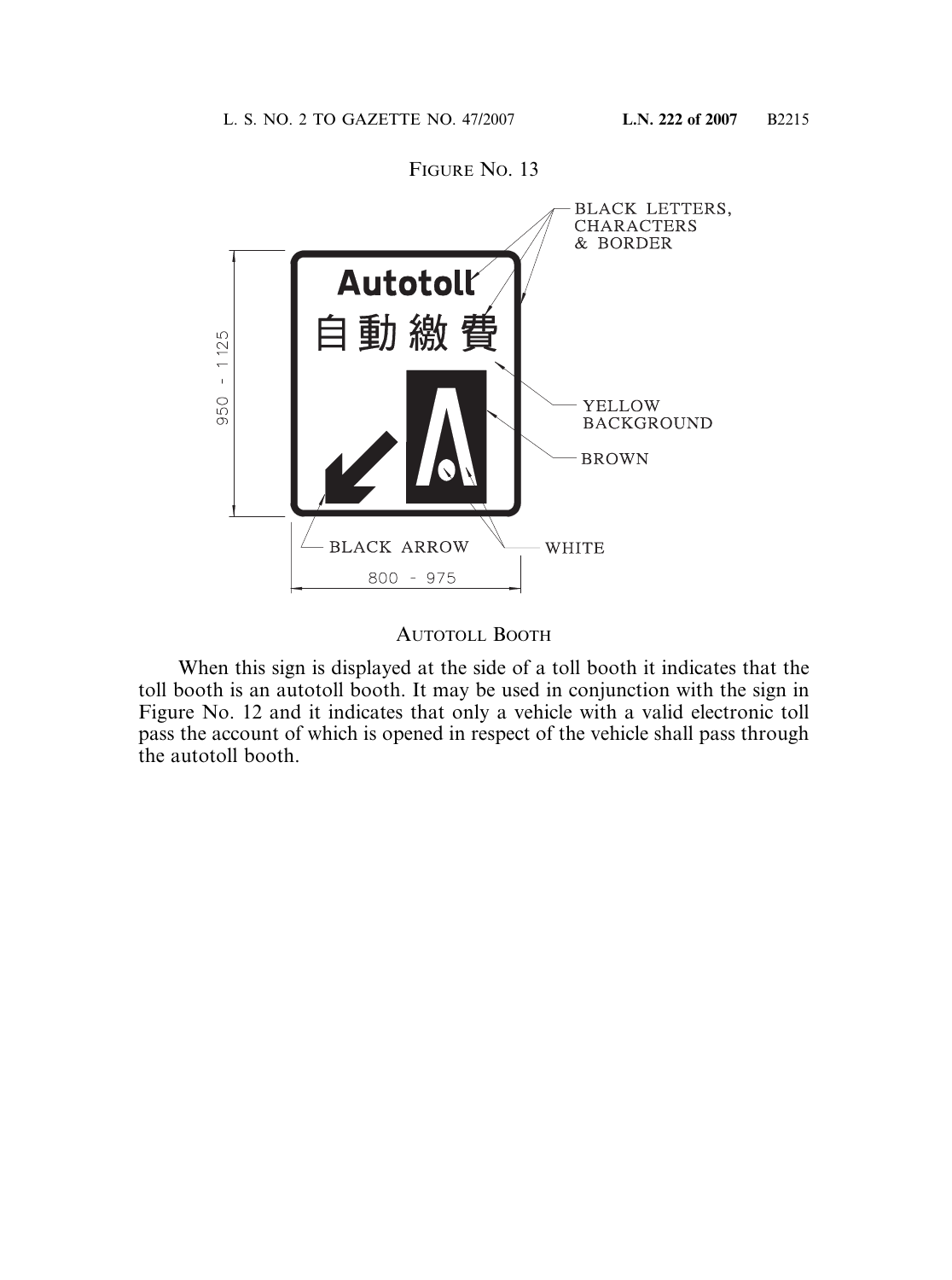

#### FIGURE NO. 14

# TOLL PAYMENT

This signal is placed in a vertical position at the side of a traffic lane dedicated for use of a toll booth.

The significance of the signal, in relation to a vehicle passing through the toll booth, is as follows—

- (*a*) the display of a red signal indicates that the toll in respect of the vehicle has not been paid;
- (*b*) the display of a green signal indicates that the toll in respect of the vehicle has been paid or no toll is payable in respect of the vehicle.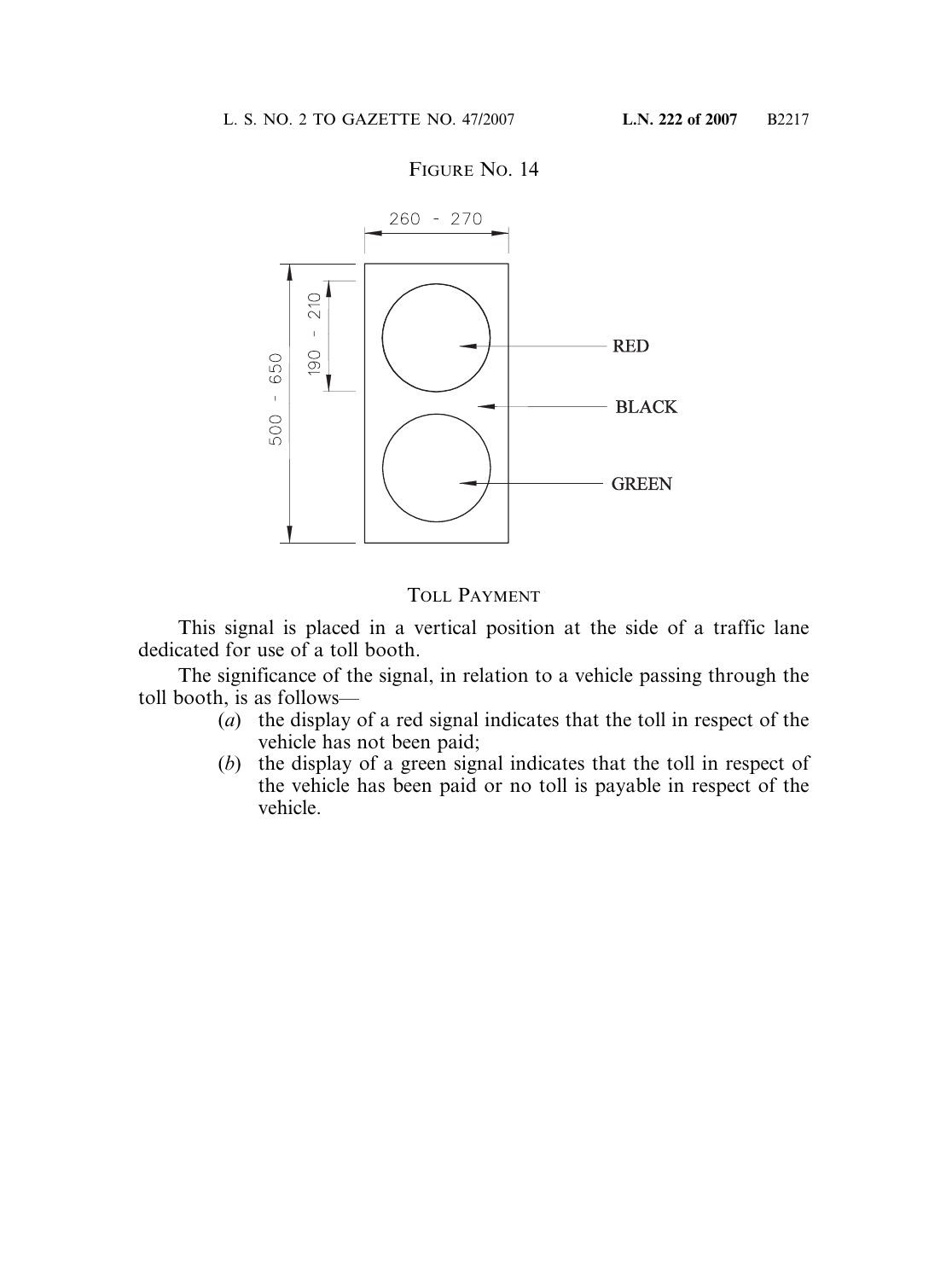

#### FIGURE NO. 15

#### AUTOTOLL ACCOUNT BALANCE

This signal is placed in a vertical position at the side of an autotoll booth. It may be used in conjunction with the signal in Figure No. 14.

The significance of the signal, in relation to a vehicle passing through the autotoll booth with an electronic toll pass, is as follows—

- (*a*) the display of a red illuminated dollar sign indicates that the account balance of the electronic toll pass is nil;
- (*b*) the display of a yellow illuminated dollar sign indicates that the account balance of the electronic toll pass is less than an amount specified by the Commissioner, an operator or an agent.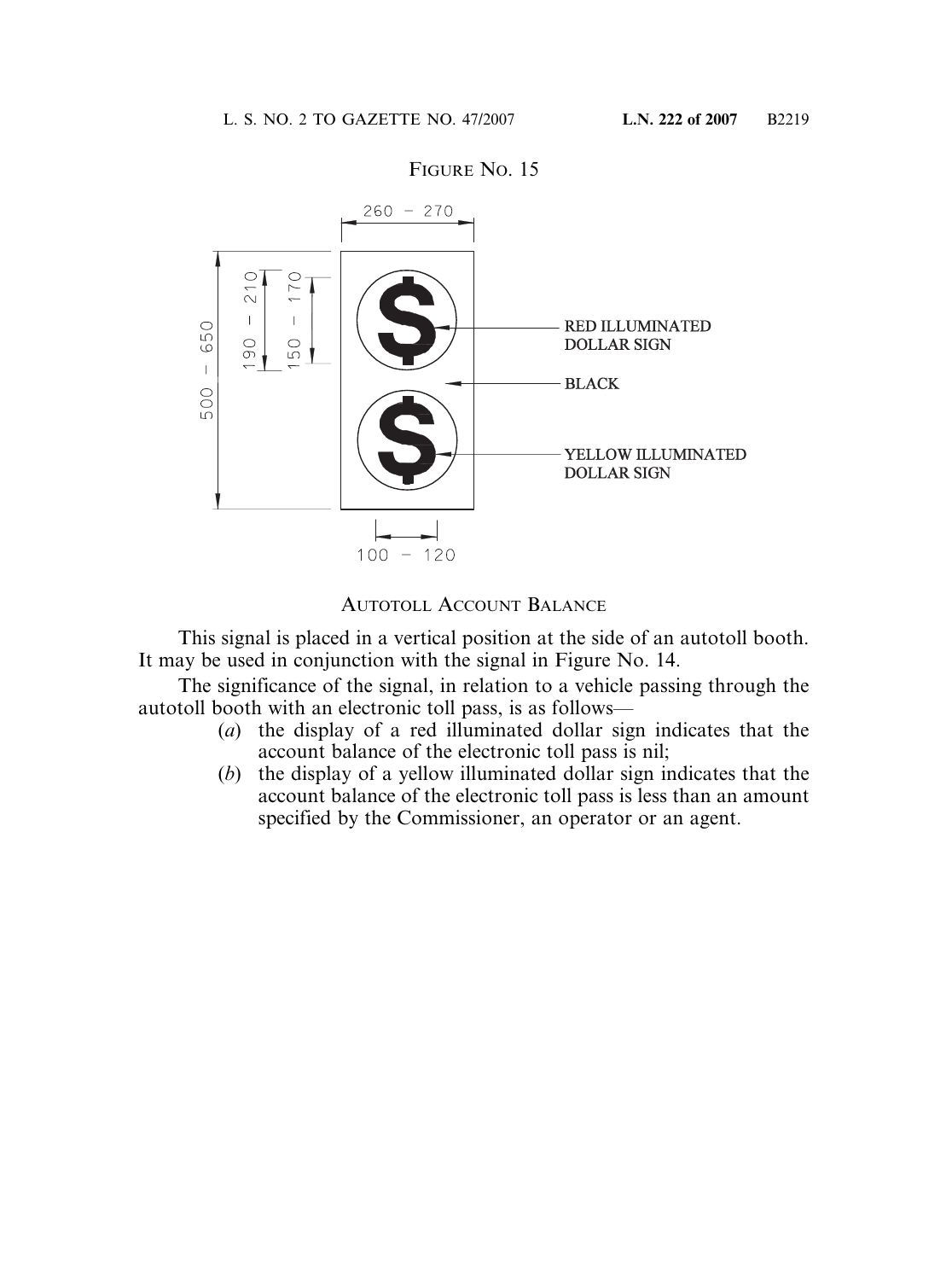

NO CHANGE TOLL BOOTH

When this sign is displayed at a toll booth it indicates that drivers using the toll booth who pay in excess of the toll are not entitled to change.

FIGURE NO. 16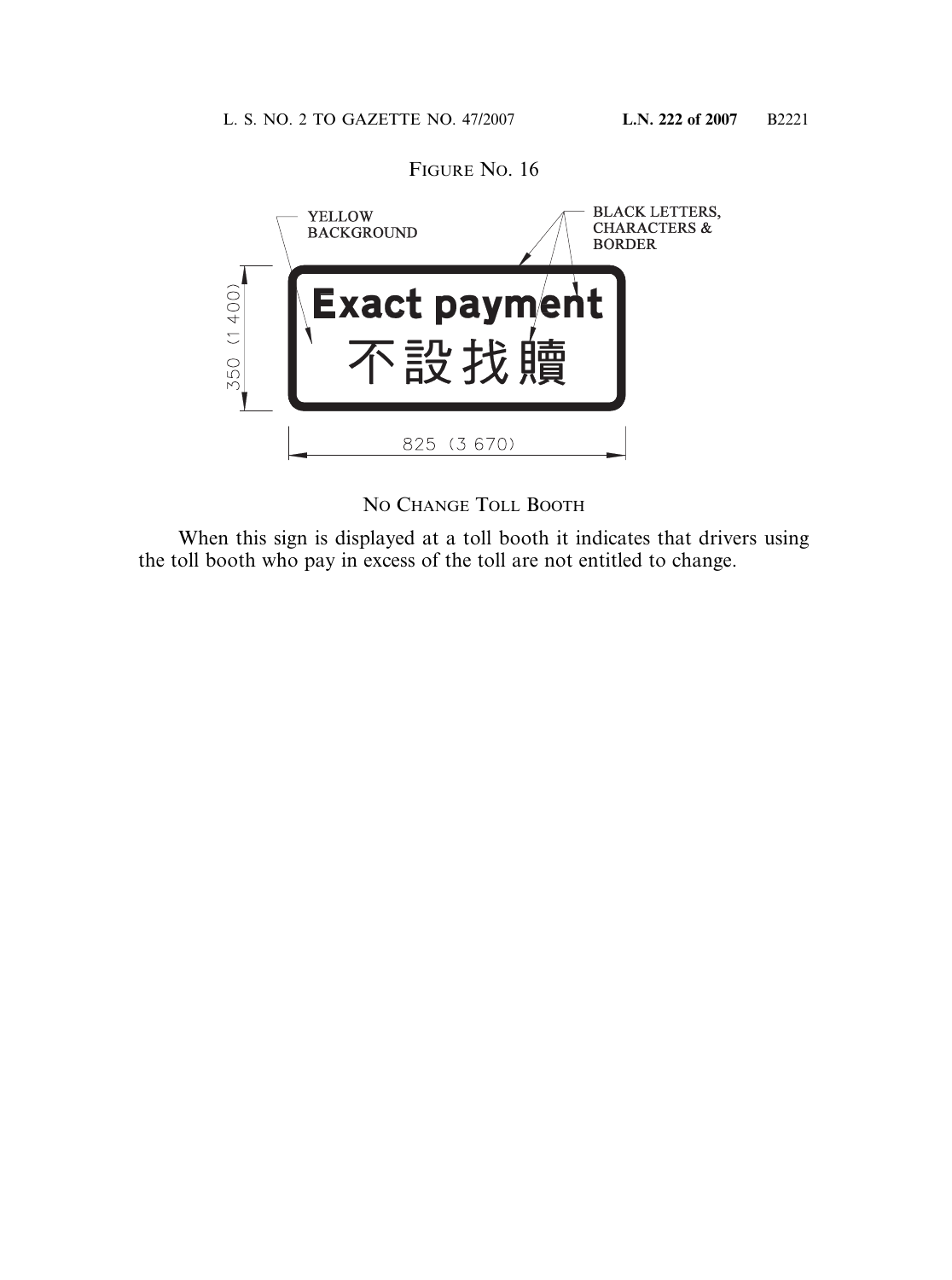

#### TRAFFIC LANE

This signal may be placed above or at the side of a traffic lane for the control of traffic proceeding along the lane, provided that when the signal is placed above the lane the green arrow shall point downwards.

The significance of the signal shall be as follows—

- (*a*) when a green arrow is displayed, vehicles may proceed along the lane;
- (*b*) when a steady or intermittent yellow light is displayed, vehicles must proceed along the lane with caution and be prepared to stop;
- (*c*) when a red cross is displayed, vehicles must not proceed beneath, beyond or past the signal.

The signal may be displayed at the side of a toll booth where the yellow light may be omitted and the significance of the signal, in relation to a vehicle passing through the toll booth, shall be as follows—

- (*a*) the display of a red cross indicates that the toll in respect of the vehicle has not been paid and the vehicle must not proceed beyond or past the signal;
- (*b*) the display of a green arrow indicates that the toll in respect of the vehicle has been paid or no toll is payable in respect of the vehicle and the vehicle may proceed beyond or past the signal.

Eva CHENG Secretary for Transport and Housing

13 November 2007